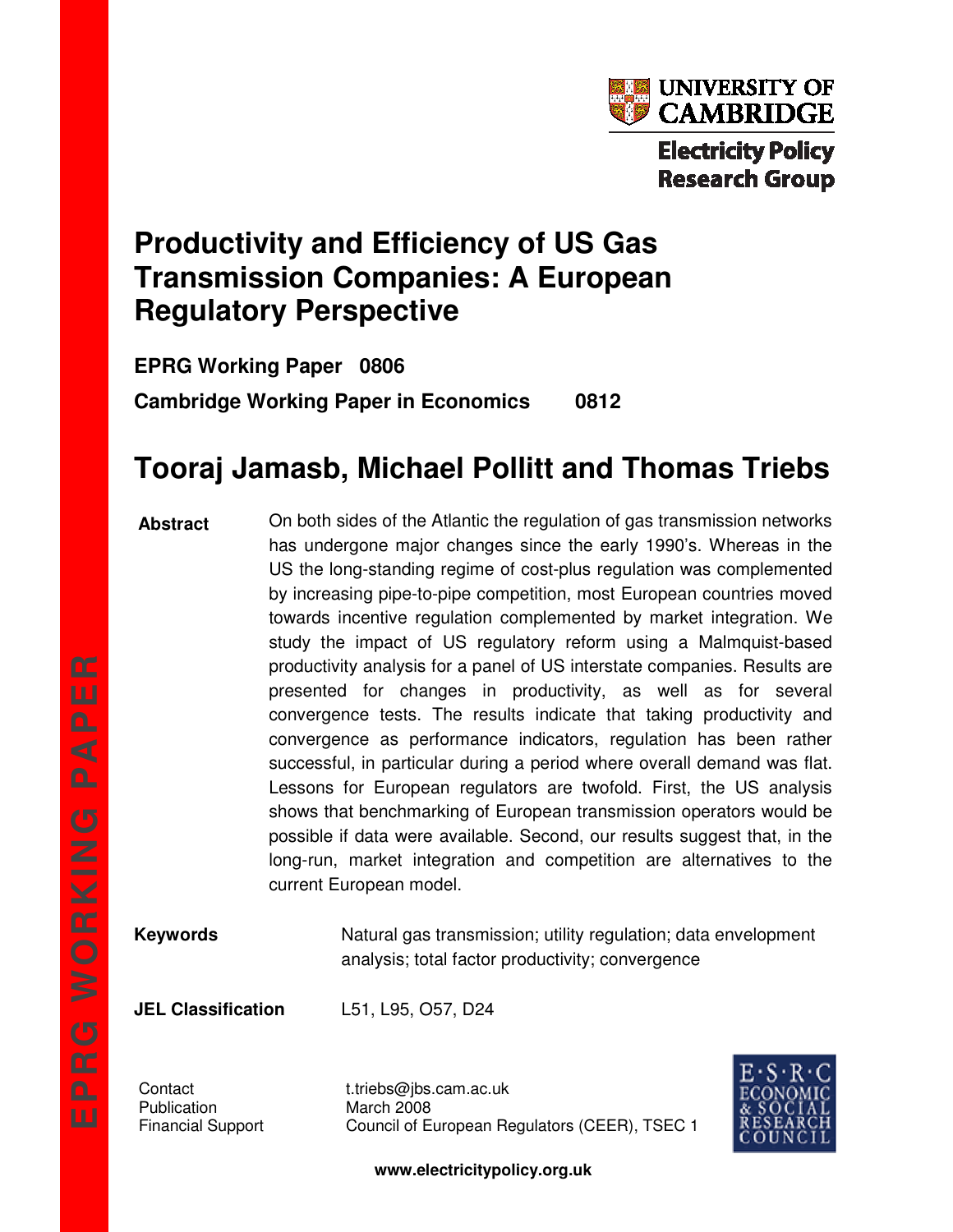### **1 Introduction**

Gas transmission networks are regulated rather differently in Europe and in the US. Whereas US regulation is shifting its focus from cost to value by complementing cost-of-service regulation with institutions fostering competition and market integration (O'Neill, 2005), European regulators treat gas transmission as incentive-regulated franchise monopolies (Makholm, 2007). Both, traditional US cost-of-service or rate-of-return regulation and European incentive regulation are based on the notion of natural monopoly.<sup>1</sup>

However, unlike electricity or gas distribution, gas transmission networks are not necessarily natural monopolies. The notion of natural monopoly relates to efficient service provision for a given market and not to the economies of scale at the level of a single pipeline. Kahn (1971) argues that although there exist economies of scale in relation to pipe diameter, markets for gas can easily be served by several pipelines, be it from different supply areas or not. O'Neill (2005) makes a similar point when stressing that natural gas pipelines are oligopolies rather then monopolies; and non-traditional approaches to regulation might provide superior results.

Whereas O'Neill (2005) makes the case against traditional cost-of-service regulation in the US, a similar case could be made against the European model of benchmarking-based incentive regulation for franchise monopolies.<sup>2</sup> A benchmarking-based model, as explored in a recent report commissioned by the Council of European Regulators (CEER)<sup>3</sup>, is certainly a viable short to midterm solution for the regulation of gas transmission in Europe. However, the characteristics of gas transmission and the, as we argue below, rather positive

 $\overline{a}$ <sup>1</sup> The authors would like to thank the UK Economic and Social Research Council (ESRC) for supporting this study. Also, the authors would like to thank one anonymous reviewer.

 $2$  Clearly, there is not a single European approach to regulation but most regulators seem to follow the example of incentive regulation (RPI-X) regulation as set by the British and Dutch regulators.

 $3$  In our report for the CEER (Jamasb et al., 2007), we benchmarked several European gas transmission operators against a sample of US interstate transmission companies. Unfortunately, we were not able to include any data for European operators in this work. The often stunning differences in transparency between the US and Europe are discussed by Makholm (2007). The US approach on transparency is discussed for instance by Olsen (2005).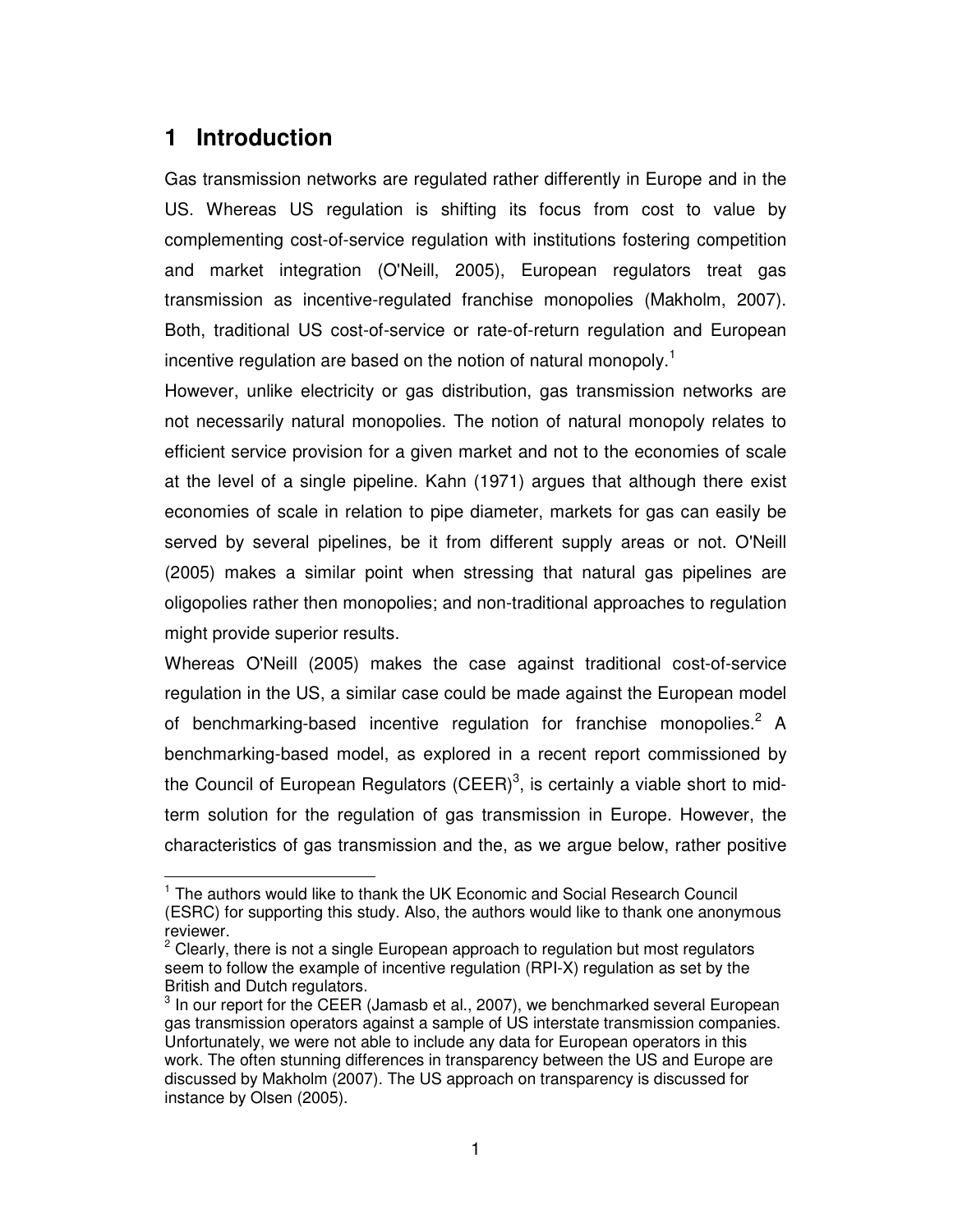performance of the US industry under the new regulatory framework suggest that in the long-run a focus on market integration and competition might provide additional benefits.

Makholm (2007) describes in much detail the institutional framework that the Federal Energy Regulatory Commission (FERC), the US regulator for interstate transmission pipelines, put in place to complement its traditional rate-of-return regulation with competition between pipelines. Makholm argues that competition and market integration greatly improved the resilience of markets and therefore security of supply in the US and that Europe could achieve the same by similar means.

In this paper we look at another characteristic of US industry performance to assess recent regulatory change: productivity. We measure efficiency, efficiency change, technical change, total factor productivity change, and convergence for a sample of regulated US interstate gas transmission pipelines using Data Envelopment Analysis, Malmquist indices, and a regression analysis to test for convergence.

The productivity of US gas transmission pipelines has been explored in the literature using firm-level data for earlier periods. Aivazian (1987) measures productivity growth of the US gas transmission industry as well as its constituent parts (for labour productivity) including scale efficiency. The main finding is that the contribution of technical change is at least as large as the contribution of scale economies. There is also a literature on the effect of regulatory change on US transmission companies. Examples are Sickles and Streitwieser (1991), Sickles and Streitwieser (1998), and Granderson (2000). Together these papers show that technical efficiency fell after well-head price deregulation in 1978 due to increasing prices and falling consumption (Sickles and Streitwieser, 1991) and that the regulatory change requiring third-party access in the mid 1980's led to small average cost reductions and diverging performance (Granderson, 2000).

Thus, we ask the following two sets of questions. First, does average industry productivity increase and does technical efficiency converge at the firm level for our sample period? We know from the literature that when the old organization

2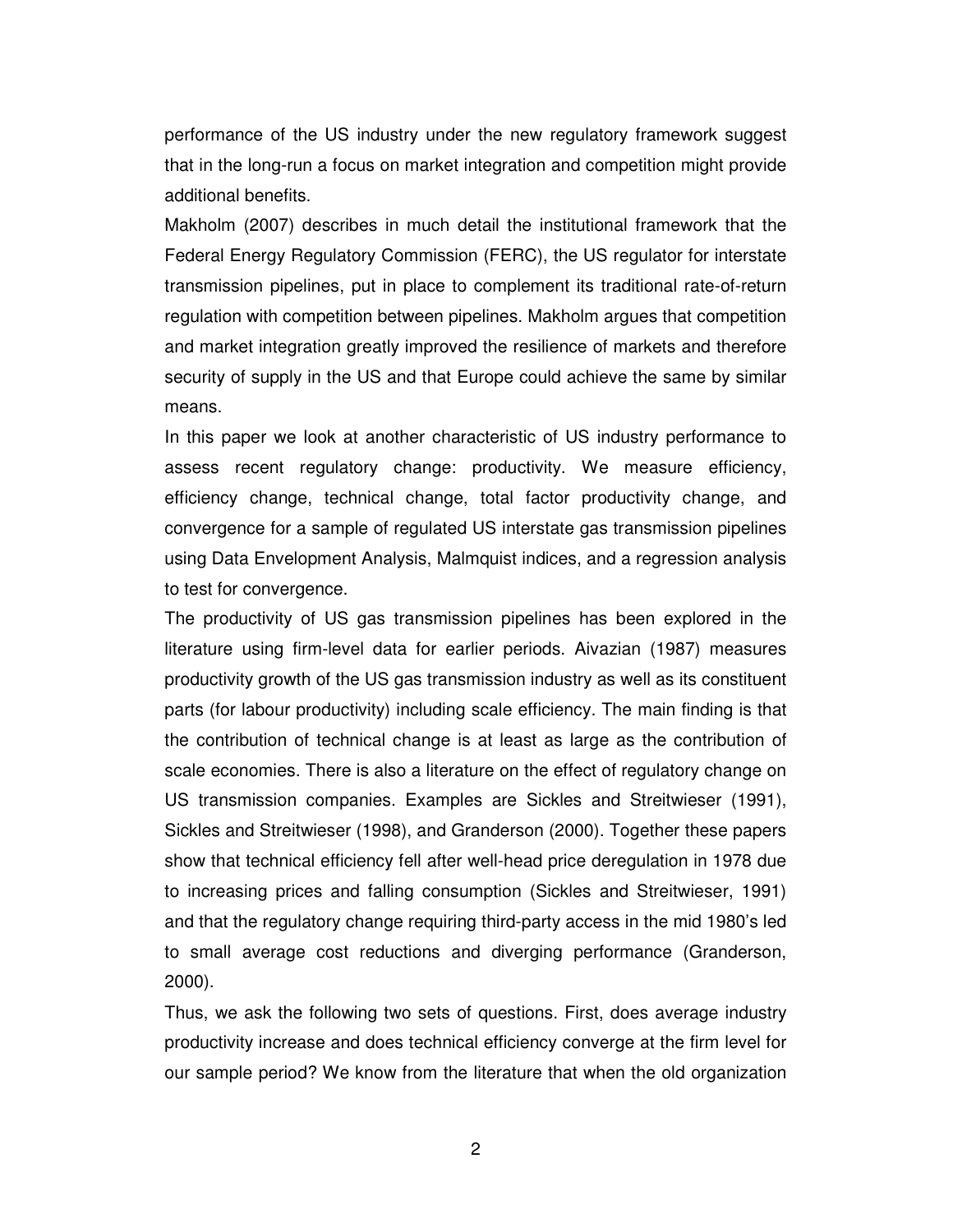of the gas industry unravelled during the 1980s productivity of interstate transmission pipelines fell. Given that our sample (1996-2004) starts several years after the latest regulatory push for more competition in 1992 (FERC Order 636), we would expect to observe increasing efficiency and possibly convergence in contrast to earlier periods. Also, even though we are not able to include a control group here, we presume that original cost-of-service regulation provides only weak incentives for performance improvements. Our results, therefore, can give an indication of how successful regulatory change has been in bringing about such improvements. This brings us to our second question: What lessons can European regulators learn from the relative success of the changing US regulatory regime for gas transmission?

In particular, we hope that our results can help European regulators to define a long-term strategy for the regulation of gas transmission in Europe and contribute to the increasing dialogue between regulators across the Atlantic.<sup>4</sup> Lastly, we would like to stress that all our conclusions apply to gas transmission only. Both in the US and in Europe different energy networks are regulated in different ways and with varying levels of success.

This paper is organized as follows: Section 2 gives the background and in particular describes the development of the US market and regulation; section 3 describes our models and discusses variable selection; section 4 describes the data; section 5 presents the results; and section 6 discusses the results and concludes.

# **2 Background**

The challenge for any regulator is to increase efficiency and reduce price, as stated by the European Commission in its second Gas Directive ("Acceleration Directive", 2003). Although the process of European gas market liberalization and integration commenced in the mid 1990's, the Commission acknowledges

 $\overline{a}$ <sup>4</sup> Since 2000 a yearly US-European Roundtable of regulators takes place, where experiences are shared. See for instance: http://www.ceer-

eu.org/portal/page/portal/CEER\_HOME/CEER\_PUBLICATIONS/CEER\_DOCUMENTS /2007/EU-US%20Roundtable\_closing\_statement\_final.pdf.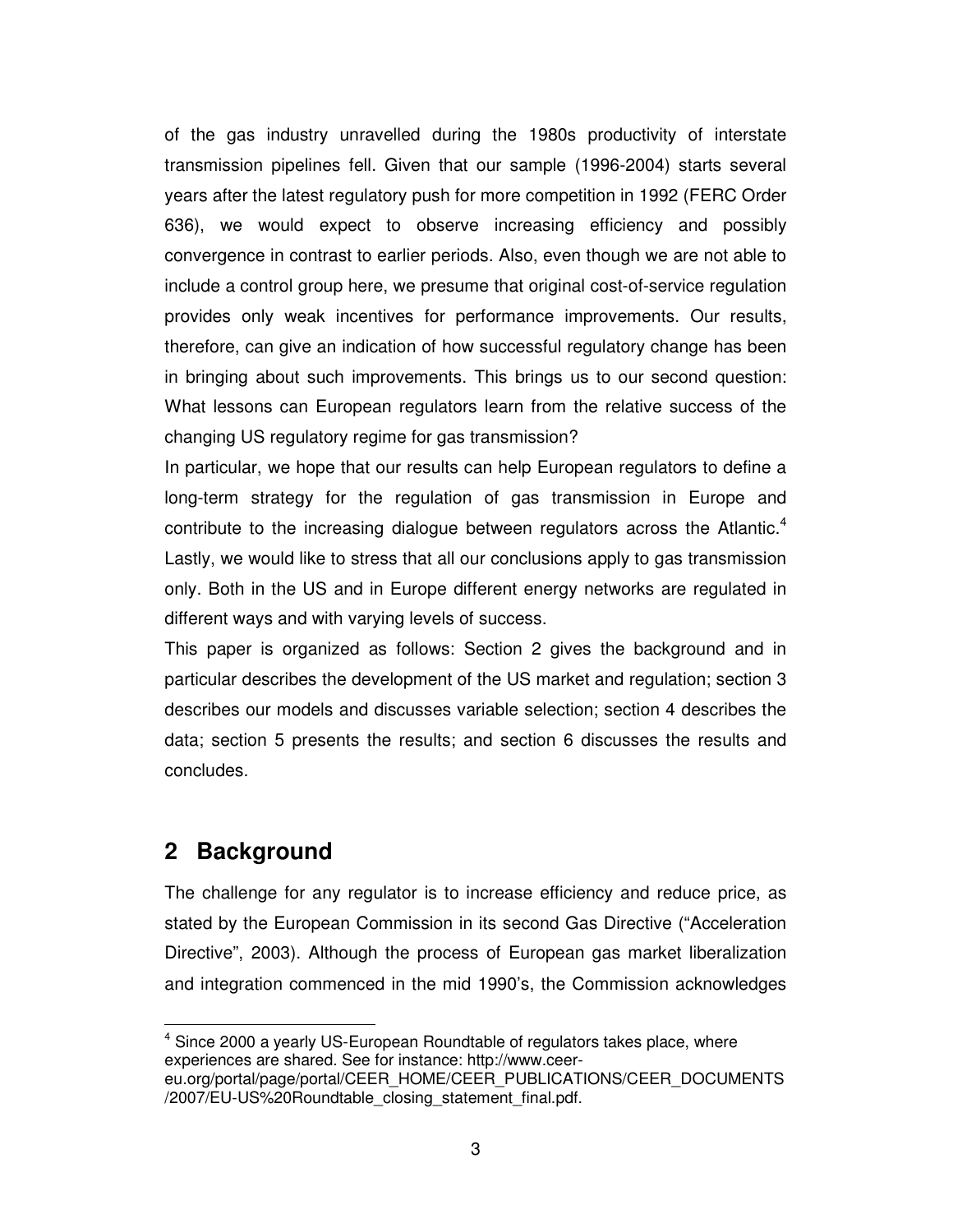in its Acceleration Directive and its recent Energy Sector Inquiry<sup>5</sup> that many obstacles remain. Also, in its Energy Sector Inquiry the Commission recognizes that the US gas market is much more developed than European gas markets, although it does not discuss differences in regulation. It might be comforting however that the transition in the US from a vertically integrated, geographically fragmented, and heavily regulated industry to an increasingly integrated and lightly regulated industry has been a long tale of trial and error (Makholm, 2007).

Beginning with the deregulation of well-head prices in 1978, the US natural gas market and its regulation changed dramatically. Though there are many parallels with current efforts in Europe to unbundle, allow third-party access and integrate regional markets one difference is of particular importance here. Whereas most European regulators move towards incentive regulation for the (unbundled) pipeline bits of the value-chain, the US regulator aims at competition through a combination of unbundling, flexible short-term rate setting, strong property rights for holders of contractual capacity, and controlling the abuse of market power. Additionally, and unlike in Europe, the US market is both economically and physically integrated to a large extent.

Already in 1987 about one third of city gate markets received services from multiple pipelines according to Kalt and Schuller  $(1987)^6$ . Doane et al. (2004) argue that regulatory change led to both an integrated US market for gas, a competitive wholesale market, and competition among, often "virtual", pipelines.<sup>7</sup> Transportation services have been fully unbundled since 1992 (FERC Order 636) though utility services are often integrated (vertically and horizontally) with other utility and non-utility services in the same firm.<sup>8</sup> Unlike Europe, the US has a common market for gas with a single federal regulator for

<sup>&</sup>lt;sup>5</sup> European Commission (2007).

 $^6$  As cited by Ellig (1993).

 $7$  The observation that there is pipe-to-pipe competition obviously runs counter to the natural monopoly argument. Here we do not argue the case for or against natural monopoly as done for instance by Ellig (1993), Aivazian (1987) or Hirschhausen et al. (2007) but simply take the observation from the literature that there is nascent competition.

 $8$  Johnson et al. (1999) show that in 1997 most interstate pipelines belong to about 14 parent companies. Of these 14 companies, 8 also own local distribution companies and 12 own energy marketing services as well.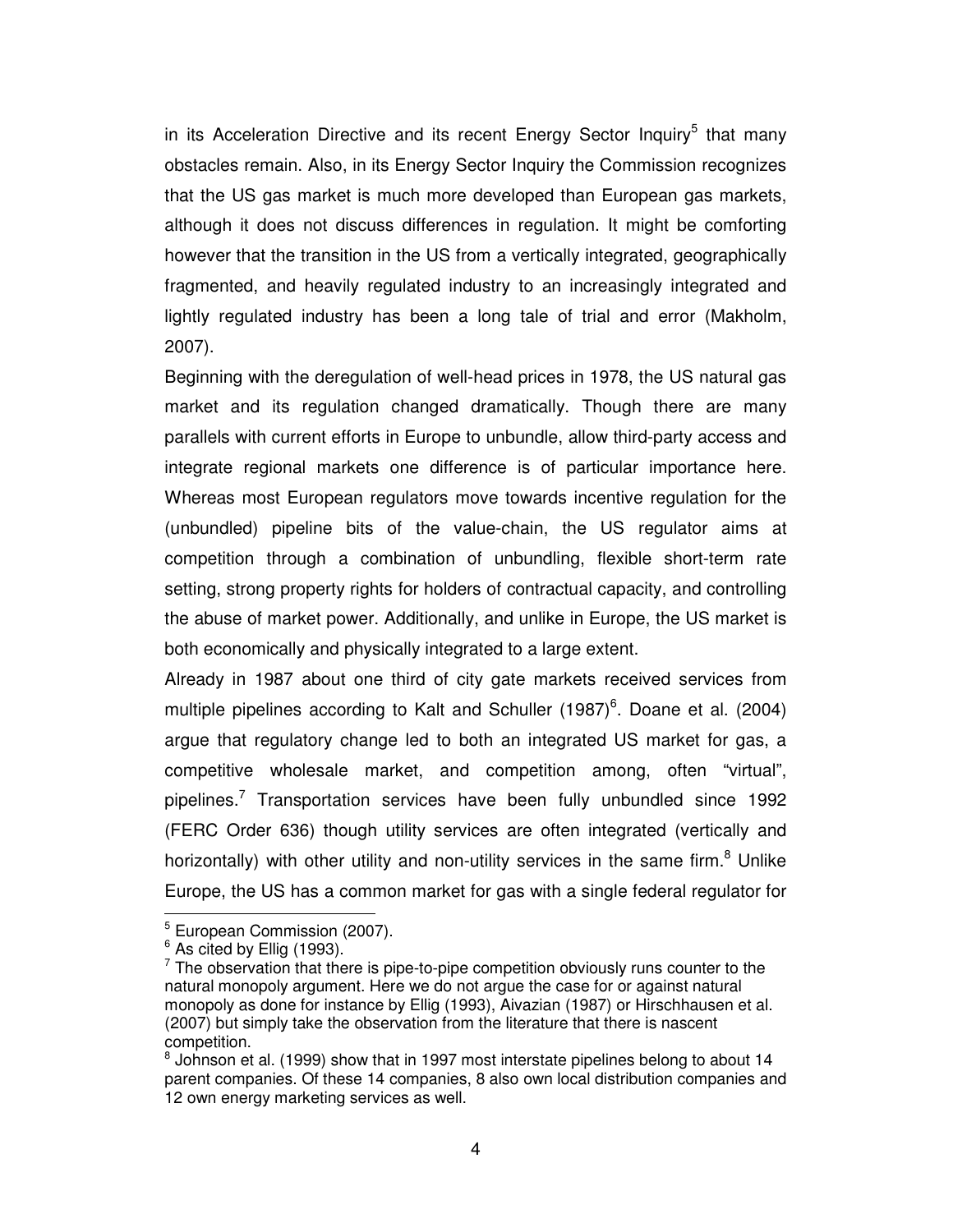all interstate commerce. Tariff setting, though still dominated by "original costof-service regulation" (O'Neill et al., 1996), is increasingly complemented by non-traditional tariff models (O'Neill, 2005). These fall into two categories: flexible short-term rates that allow the efficient allocation of capacity and incentive rates (e.g. indexed rates). Typically, fixed capacity is purchased longterm at regulated or negotiated rates (Granderson, 2000). Unused firm capacity is then released in the short-term in a secondary market, where prices are allowed to rise above the regulated rates and pipelines compete with released capacity in these markets. Hirschhausen (2006, p. 12) summarizes US regulation as follows:

"Contrary to Europe, where pipeline companies have a high degree of market power, the pipeline business in the US is competitive in many of the regions. Most destination markets are served by several competing pipelines. Thus, pipelines compete for shippers, and rates are negotiated in a competitive environment. On the other hand, there remains a formal cost-of-service regulation of interstate pipelines."

Thus, whereas European regulators aim at incentive regulation for monopolies, FERC aims at complementing traditional rate-of-return regulation with competition through encouraging (or mandating) the development of the necessary market institutions. Although the means differ, regulators on both sides of the Atlantic have the same objective: increasing efficiency<sup>9</sup> and passing

<sup>&</sup>lt;sup>9</sup> Alger and Toman (1990) report on auction experiments commissioned by FERC that investigated the effect of increasing competition and different ways to implement it. An important result from these experiments is that the introduction of small amounts of competition (i.e. adding alternative routes or more competitors on the same route) can lead to the much improved performance of a stylized network.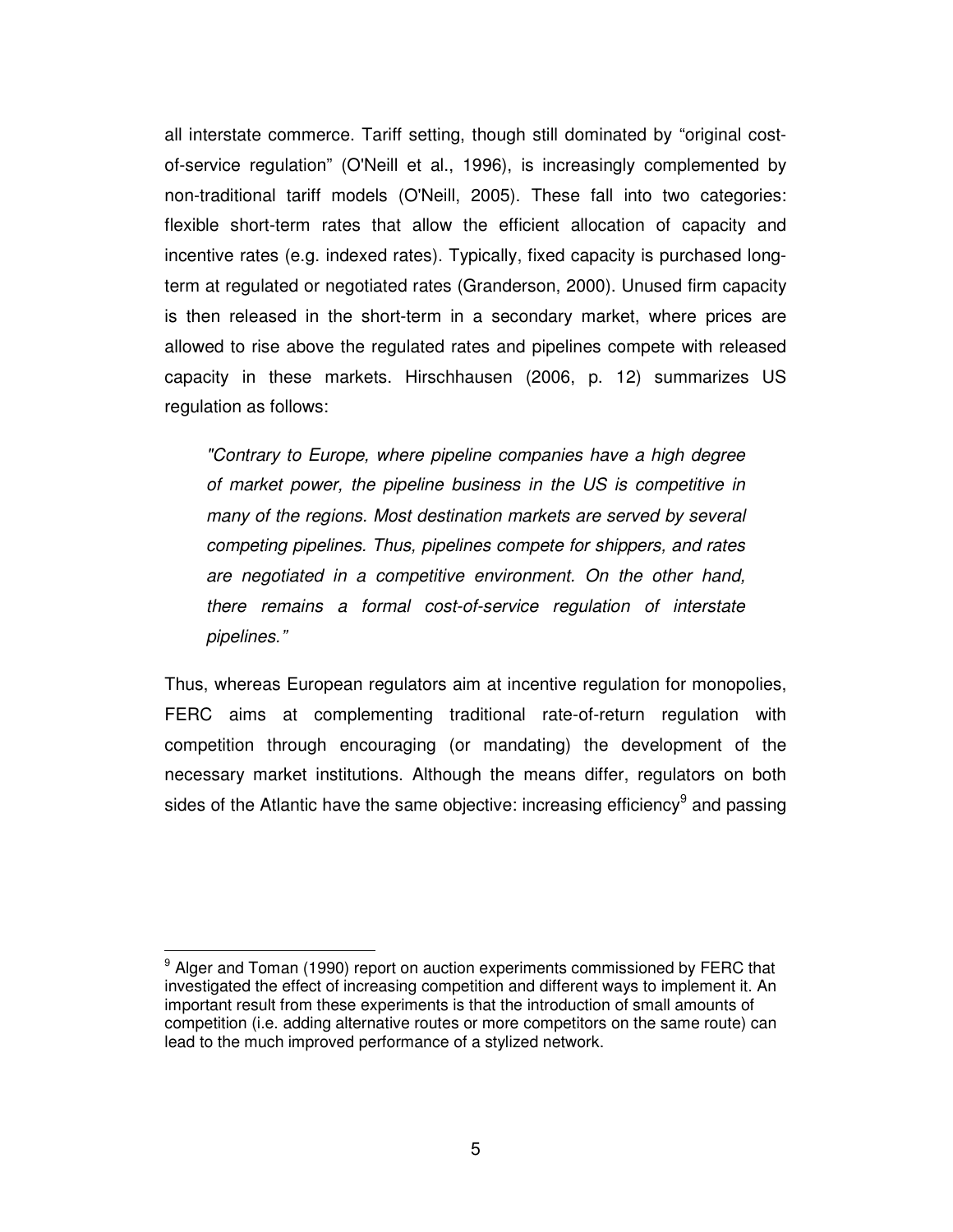on any resulting gains to consumers.<sup>10</sup> In the spirit of Shleifer (1985) both approaches should provide similar incentives for (static) efficiency increases.<sup>11</sup>

As Figure 1 shows, regulatory change was accompanied by a large expansion in consumption which might be a first indication of the success of the overall regulatory change in the US. However, our sample period is characterized by fluctuating and slightly downward trending consumption as well as increasing prices.



**Figure 1: US Gas Consumption and Prices** 

Besides differences in regulation between the US and the EU there are also differences in industry structure. Table 1 provides an "ad hoc" comparison of the two industries.<sup>12</sup> We observe the following: The total number of companies is rather similar; measured by the physical characteristics US companies are bigger; and the US network has more interconnection points. As to the last

 $10$  Even without competitive pressures the regulatory lag might be sufficient to introduce incentives for cost reduction as argued by Sickles and Streitwieser (1998) and Schmidt (2000).

 $11$  However, a competitive and integrated market might provide additional advantages that incentive-regulated (and geographically non-integrated) markets do not supply. One example is resilience to shocks as argued by Makholm (2007).

 $12$  We assume 1bcf/d = 28.33 mcm/d. Because of the different sources the various numbers for Europe are not necessarily for the same sample of pipelines.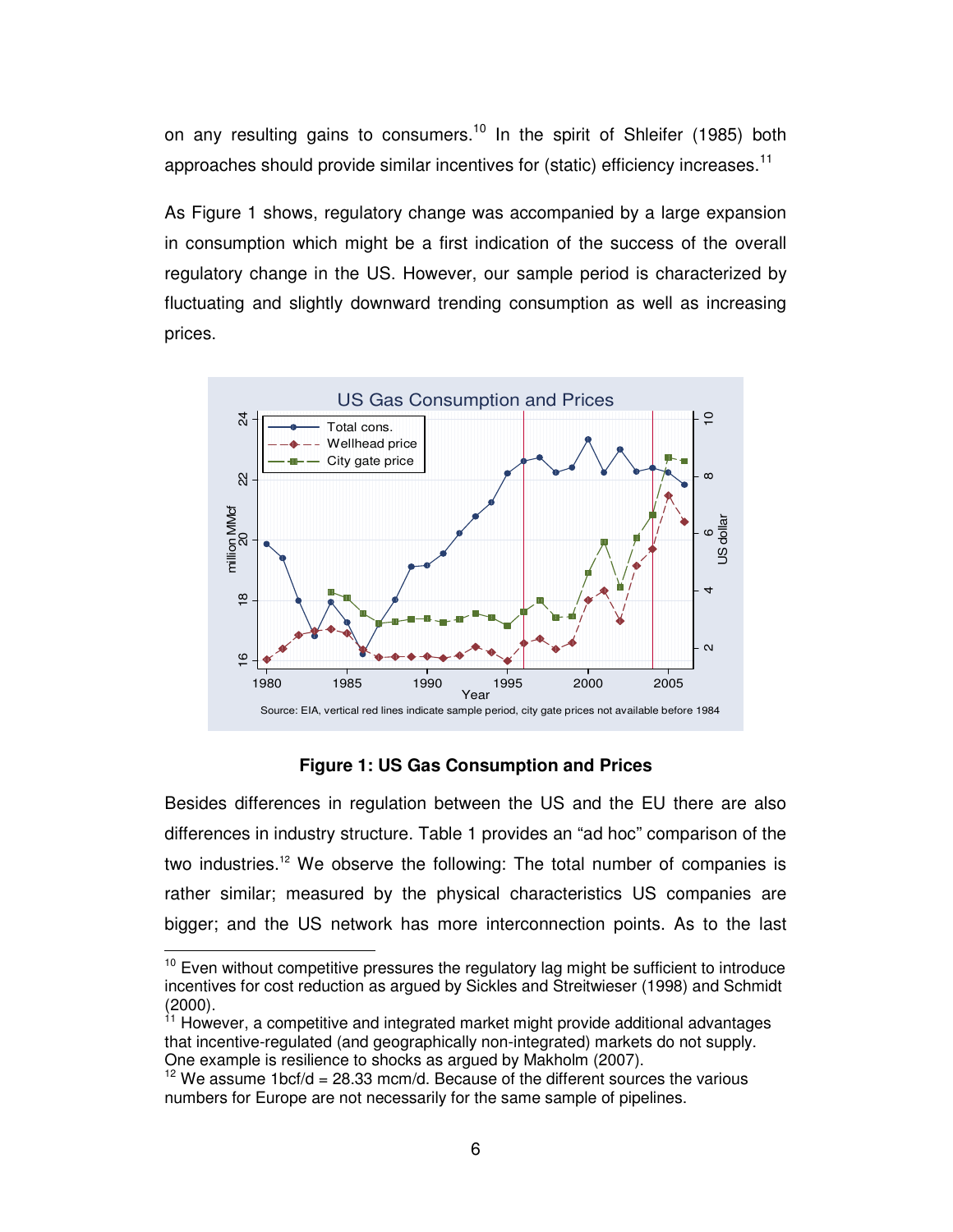observation one should note, however, that Europe does not fare worse on the relation of interconnection points to total length of pipelines.

|                               | US                                                                              | Europe (EU-25)                                                                                                       |  |
|-------------------------------|---------------------------------------------------------------------------------|----------------------------------------------------------------------------------------------------------------------|--|
| Number of<br>companies        | 85 inter-state<br>(Energy Information Agency, 2002)<br>(our sample contains 39) | 40 national, 38 regional<br>(European Commission, 2005)                                                              |  |
| Length of<br>pipeline (miles) | 212.000<br>Mean: 2494<br>St. Dev.: 3775<br>(Energy Information Agency, 2002)    | 18.542<br>Mean: 515<br>St. Dev.: 608<br>(Makholm, 2007)                                                              |  |
| Capacity                      | $133$ bcf/d                                                                     | 57.3 bcf/d (European Commission,<br>2007)                                                                            |  |
| Interconnection<br>points     | $308^{13}$<br>Hubs: 14<br>(Energy Information Agency, 2003)                     | 79 (GTE website) <sup>14</sup><br>Hubs: 13 (however, almost all trading<br>on only 6)<br>(European Commission, 2007) |  |

**Table 1: US-Europe Comparison of Industry Structure**

Another important point is the difference in size as measured by the length of pipelines. Though the US mean is several times larger then the European mean, the European mean is twice the minimum of our sample as shown in Table 5 below.

# **3 Model and variable selection**

### **3.1 Model**

Given the vast literature applying productivity and efficiency measurement we know that our results are likely to be sensitive to both the model we choose and the variables we select. To summarize, we model efficiency for a given unit

 $\overline{a}$  $13$  Counted as the number of pipeline interconnections at hubs and market centres. <sup>14</sup> GIE system map at:

http://gie.waxinteractive3.com/download/gridmap/GTE\_OP\_150.pdf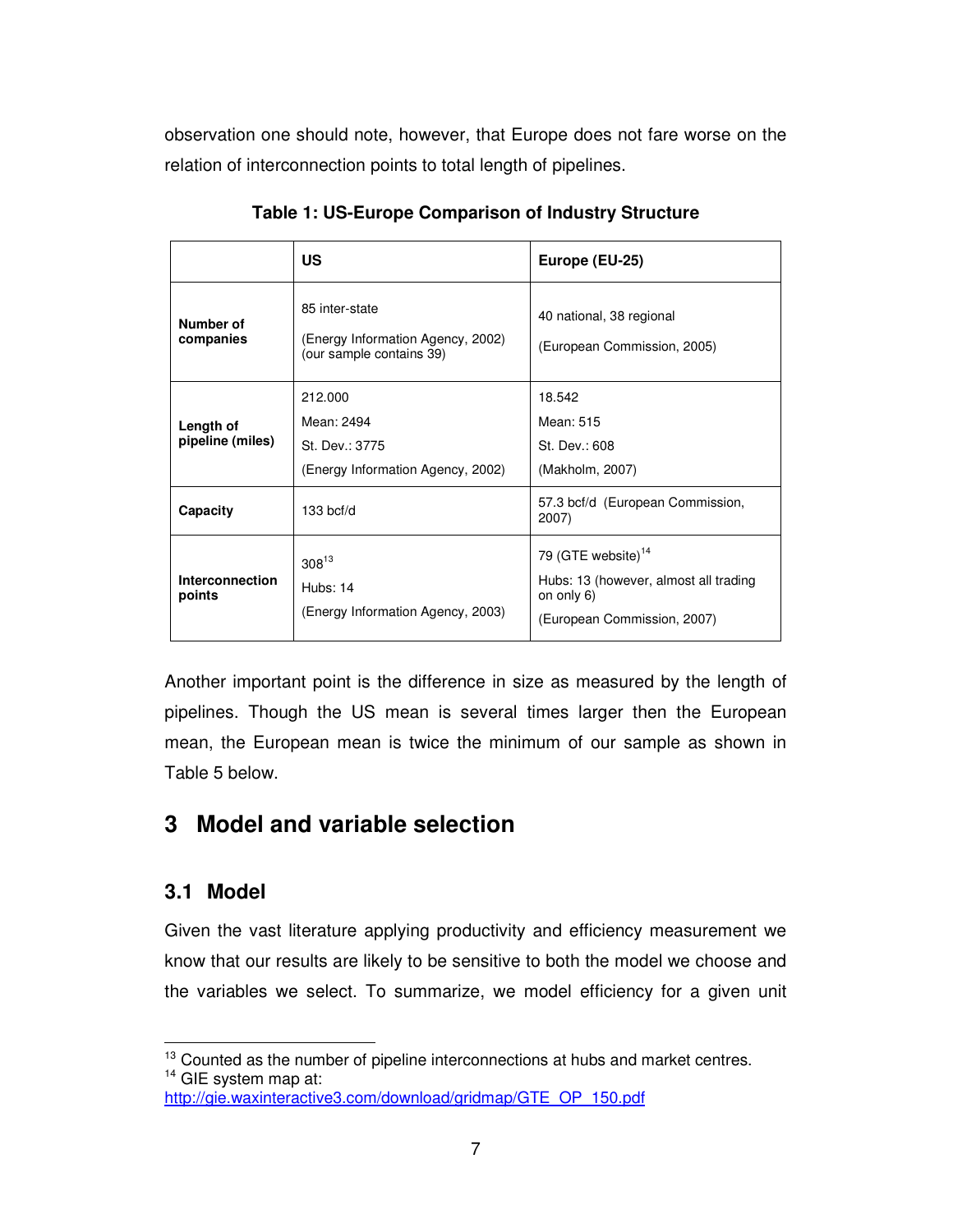(here a pipeline company) in a given year as the distance to an input-oriented, constant returns to scale (CRS), non-parametric frontier. Cumulative productivity change, efficiency change, and technical change between two years are modelled as weighted averages derived from the two respective efficiency scores (and two additional cross-period scores). In particular, we use the Data Envelopment Analysis (DEA) for the static efficiency scores and a Malmquist Productivity Index for productivity change (TFPC) and its decomposition into technical efficiency change (TEC) and technical change (TC). The technical details for the DEA and Malmquist indices can be found in Appendix A. Our single input variable is total cost or revenue. Output variables are total length of pipe, total horsepower rating and, for some models, total delivery volume. Table 2 summarizes our models.

|              | Model 1                | Model 2                                                              | Model 3                | Model 4                |
|--------------|------------------------|----------------------------------------------------------------------|------------------------|------------------------|
| Technology   |                        | input-orientation, constant-return to scale, non-parametric frontier |                        |                        |
| <b>Input</b> | Totex                  | Revenue                                                              |                        | Revenue                |
|              | Delivery               | Delivery                                                             |                        |                        |
| Outputs      | Compressor<br>capacity | Compressor<br>capacity                                               | Compressor<br>capacity | Compressor<br>capacity |
|              | Network length         | Network length                                                       | Network length         | Network length         |

**Table 2: Models and Variables** 

We perform an econometric analysis to test our three candidate outputs or cost drivers. The use of econometrics to determine the relevance of variables prior to employing non-parametric techniques is common practice, see for instance Carrington (2002). As we find autocorrelation and heteroskedasticity in our panel we use the Feasible Generalized Least Squares (FGLS) estimator. Following the critique by Beck and Katz (1995) we also check our FGLS results against the estimation with panel-corrected standard errors (PCSE). As the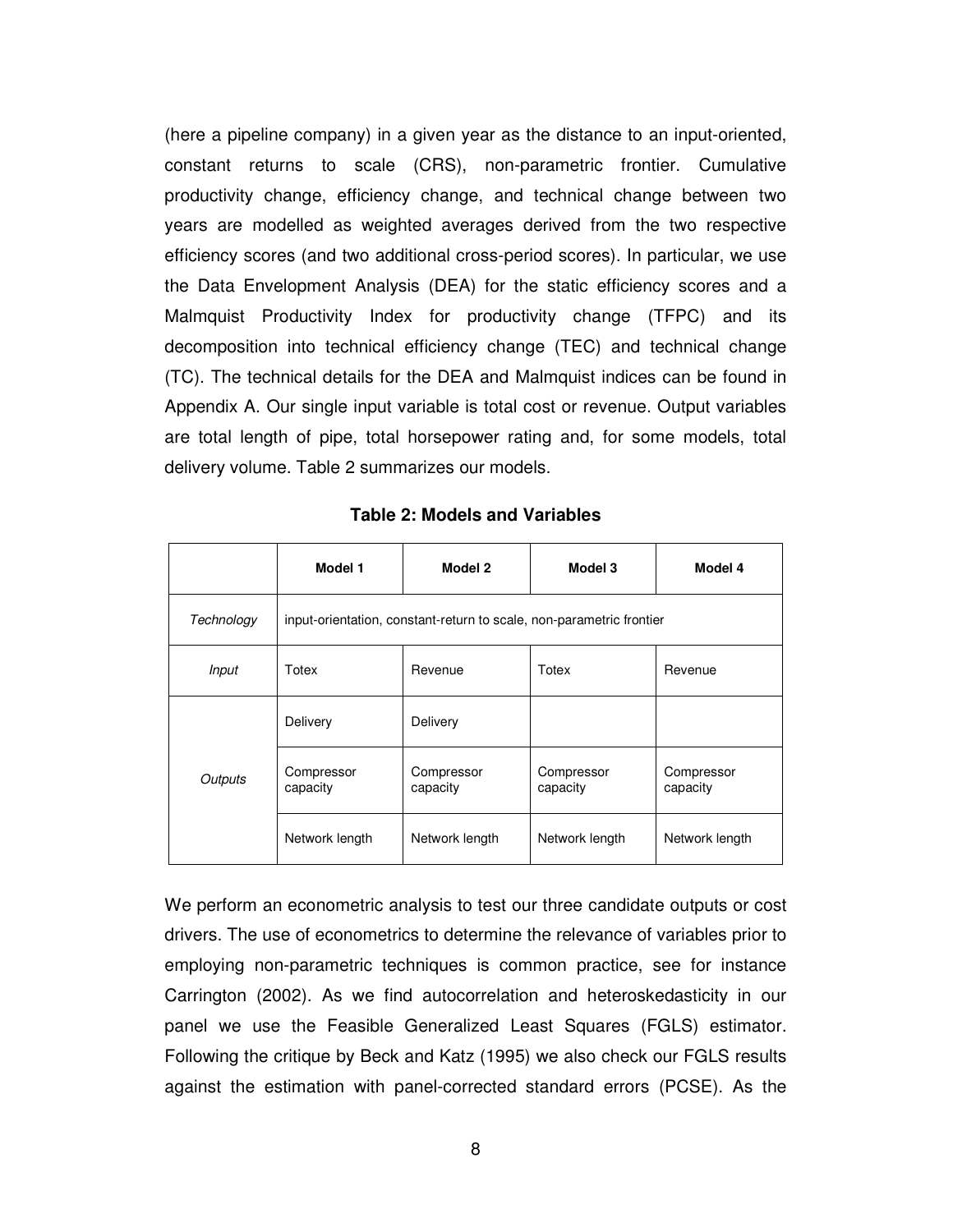results are very similar we only report the FGLS results below. Also, we do not include fixed-effects in our econometric model. Although a full set of firm fixedeffects is significant it renders all coefficients insignificant at our chosen 5% level (for the PCSE estimation the qualitative results are the same at a 10% significance level). We also use likelihood ratio tests to compare different models and test the significance of delivery volume as a cost-driver.<sup>15</sup> Admittedly, our choice of variables is rather "ad hoc" in the sense that we do not test alternative cost-drivers but rather verify the econometric significance of the variables at hand.

Once we have constructed the technical efficiency scores and the productivity indices, we use these to analyze convergence. Following Alam and Sickles (2000), we use convergence concepts from the macroeconomic growth literature which has established two measures, often referred to as βconvergence and σ-convergence. β-convergence is the notion that companies that start from a lower base grow faster, where β refers to the slope coefficient. σ-convergence assumes that changes in the moments of the distribution over time indicate convergence and σ stands for the variance. We perform a total of three convergence tests. First, we graphically relate the level of technical efficiency in the base year (i.e. the DEA scores) to our Malmquist-based measure of technical efficiency change. Second, following Alam and Sickles (2000) we regress the average year to year growth in the technical efficiency scores (i.e. the DEA score) on the logarithm of the technical efficiency scores in the base year. For both of these β-convergence tests a negative relationship would indicate convergence. Last, we analyze σ-convergence following Färe et al. (2006) and produce box plots for the static technical efficiency scores. A narrowing of the distribution is an indication of convergence. Next we discuss our model in more detail.

A non-parametric frontier was chosen because in a regulated environment it is not necessarily given that firms are cost-minimizing. In particular, the

<sup>&</sup>lt;sup>15</sup> All regressions are performed in Stata. To test for autocorrelation and heteroskedasticity we use the xtserial and xttest3 commands respectively. For the FGLS estimation we use the xtgls command and for the likelihood ratio test the Irtest command.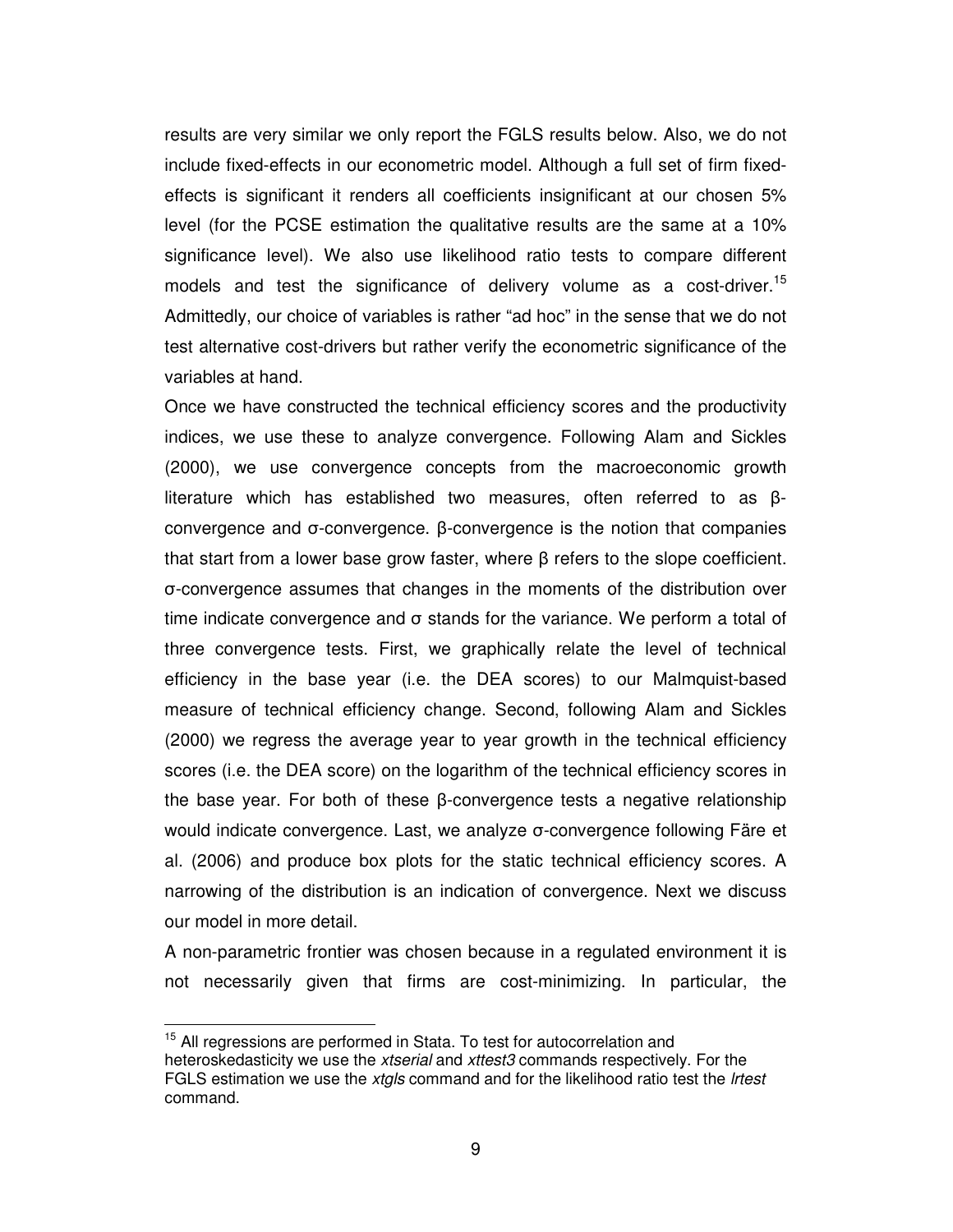regression-based Stochastic Frontier Analysis (SFA) requires the assumption that efficient firms (i.e. the firms on the frontier) are cost-minimizing as the cost function is derived from the profit maximization problem (Button and Weyman-Jones, 1992). Arguably, increased competition between pipelines and the efficiency incentives inherent in the lag between rate cases would allow for maximizing behaviour (Sickles and Streitwieser, 1991). Also, unlike SFA, DEA does not account for measurement error but does not run the risk of introducing specification error as no functional form is required for the construction of the frontier. Regulators or regulated firms often take issue with the CRS assumption. However, as the Malmquist indices allow for different returns to scale across periods this assumption is not very strong. The intuition here is that although returns to scale are constant in any given period, returns can vary across periods (Grosskopf, 1993).<sup>16</sup> Last, we chose input-orientation since in a regulated environment it is likely that pipelines will face a derived demand.<sup>17</sup> Generally, Sickles and Streitwieser (1991) consider DEA (and SFA) a parsimonious way to model efficiency distortions under an "extremely complicated and often contradictory regulatory process", as they describe FERC regulation.

The advantage of the Malmquist Productivity Index (MPI) is that unlike other index number approaches it allows for a distinction between technical change and efficiency change. Note that our Malmquist index is cumulative  $-$  i.e. we use the first year in our sample, 1996, as the base year for all indices. For instance, the index for 2001 is based on the observations for 1996 and 2001. An alternative would be to use an incremental index with changing base years where the two periods are always adjacent. We opted for the cumulative index because, given our relatively short time series, it provides a smoother path. To confirm that our base year, 1996, is not affected by any event specific to that year, we also calculated cumulative indices based on 1997 (i.e. by dropping

 $16$  Also, when looking at our regression results below, we find that for Model 1 the implied economies of scale are about 0.7 and 0.9 for Model 2 (at the respective means).

 $17$  Sickles and Streitwieser (1991) also use input orientation in their DEA model.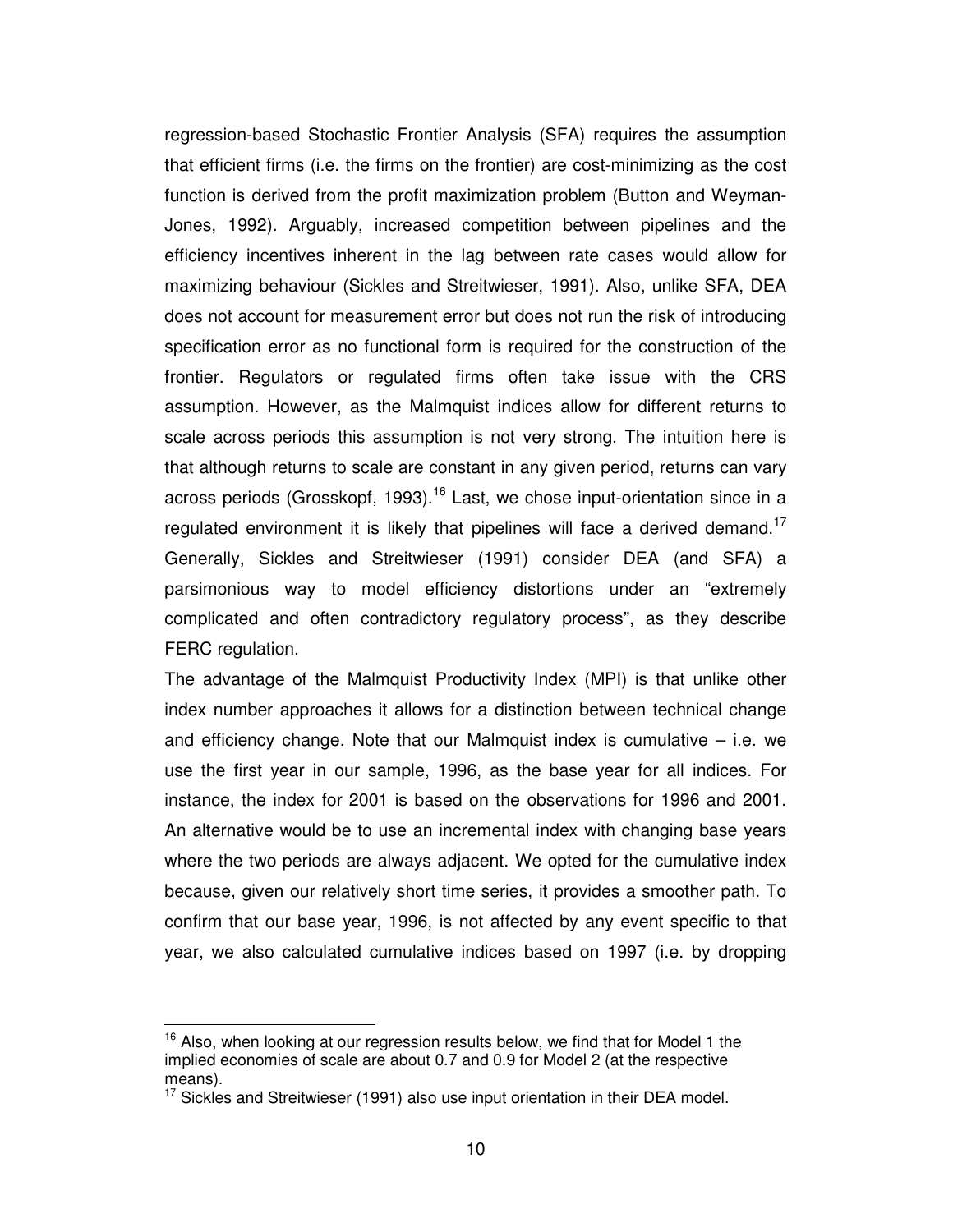1996). There are no systematic differences between the results and we keep 1996 as our base year.

### **3.2 Variable selection**

Although gas transportation technology is not necessarily complex from an engineering perspective, variable selection from an economic and regulatory perspective is not obvious as different choices produce different results.<sup>18</sup> For this reason we contrast several variable specifications. Generally, our choice of variables is informed by the actual US regulatory framework, the literature and our discussions with regulators. As mentioned above we use a model that for the purpose of our optimization is input-oriented and therefore treats output as the "right-hand side" of our cost model and cost as input. We now discuss our variables one at a time.

First, we turn to outputs or cost-drivers. Much of the literature on gas transmission uses production functions where the prime output is gas delivered and inputs are capital and labour. Callen (1978), for instance, uses an engineering Cobb-Douglas function where delivery is a function of horsepower and line-pipe capacity and a scale factor. Line-pipe capacity is measured in tons of steel as a function of length, diameter, and an assumption of wall thickness. Aivazian (1987) and Sickles and Streitwieser (1991) use delivery volumes weighted by transport distances as output. Alternatively, Granderson (2000) uses compressor fuel as a proxy for output. Construction cost drivers identified by the International Energy Agency (1994) are: length of pipeline, maximum flow required for a day of peak demand, the trade-off between diameter and compressor power rating, as well as the terrain and right of way. We exclude all exogenous factors, as well as right of way. As we have no measure of diameter we use total horsepower rating and length of mains as outputs representing capacity or capital.<sup>19</sup> The importance of horsepower is that it allows increasing

 $\overline{a}$  $18$  Also, if the results were to be used to implement a form of incentive regulation it would have to be taken into account that different models imply different incentive properties.

<sup>&</sup>lt;sup>19 As shown by International Energy Agency (1994, Fig. 2), there is a clear relationship</sup> between pipeline diameter and compressor power for a given transport volume per year.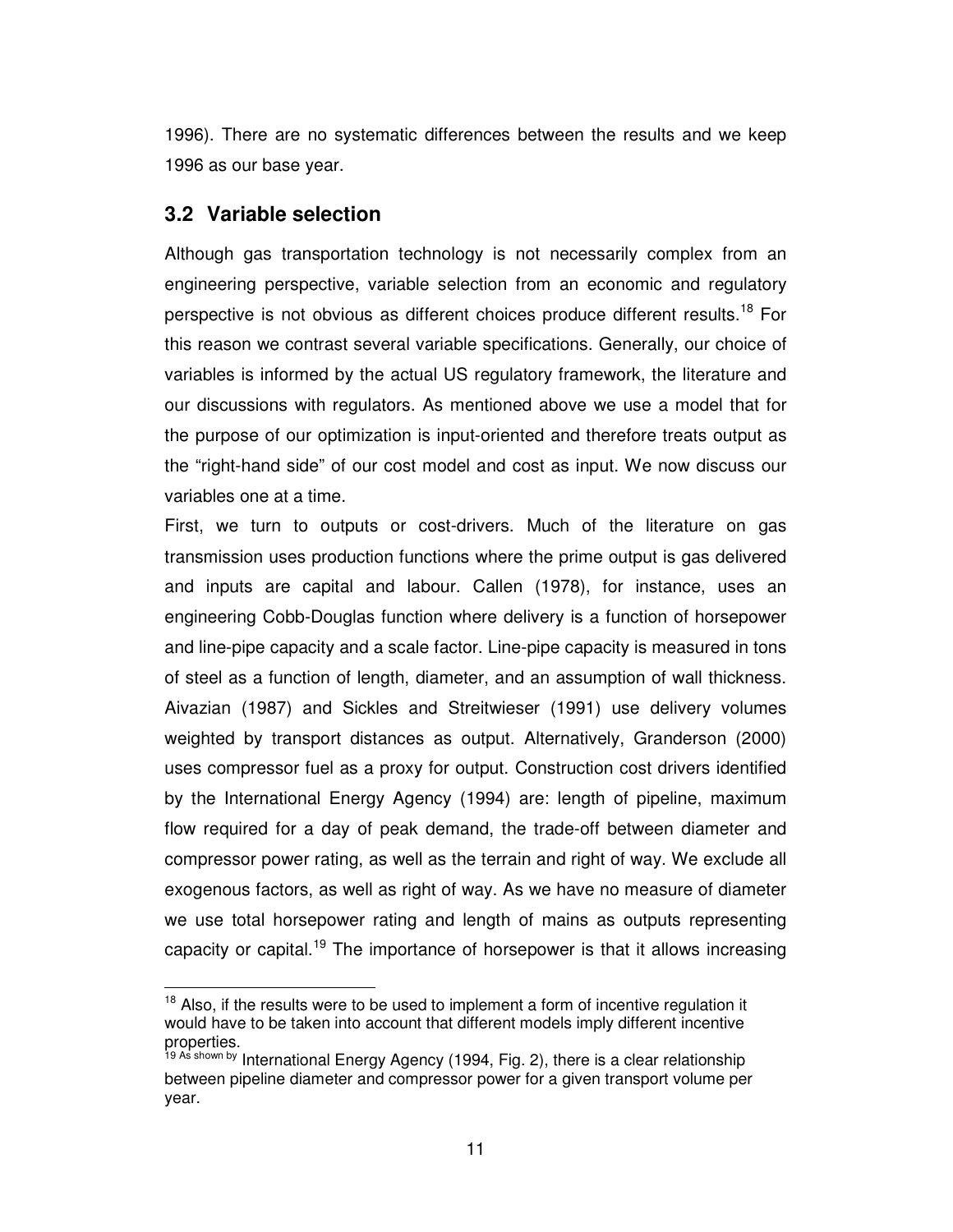capacity on a given line. Aivazian and Callen (1981, p. 147) state that, "[…] the line-pipe may take months or years to construct and is clearly the most inflexible input. However, once the line-pipe is in the ground, horsepower capacity may be added fairly continuously to the line to build up capacity."

Note that the exclusion of other capacity measures might affect comparability. According to the International Energy Agency (1994) the "peak problem" might be solved differently in different countries and at different times as well as by different firms. Spare capacity, storage and demand response can all address the issue but might be of different importance under different regulatory regimes and for different companies. For instance, as we do not account for storage, its strategic use as addressed by O'Neill (2005) does not infer an advantage. A company that uses storage more cost effectively than others use horsepower and mains will be disadvantaged. Next, we discuss delivery which we alternatively include or exclude.

When looking at the rationale for including delivery as an output one has to distinguish between total cost and revenue as input variables because as a first approximation it is likely that revenue is more closely related with delivery volumes than total cost (though we find no statistical evidence for this below). When looking at the cost models the arguments for the inclusion of delivery seem weak as most costs are fixed. Even most O&M costs (except compressor fuel and compressor maintenance) are fixed as stated by the International Energy Agency (1994, p. 48).<sup>20</sup> When looking at the revenue models the main reason for the inclusion of delivery is that tariffs include a volume element. However, this element was drastically reduced in 1992 to better reflect the cost decomposition. Before 1992, FERC attempted to restrain market power by forcing companies to recoup their fixed cost via a volume charge. With the development of secondary markets, this is no longer necessary and tariffs increasingly reflect costs as argued by Alger and Toman (1990). Another reason for the inclusion of delivery is that increased competition and therefore increasingly diverging business models imply different approaches to increasing

 $20$  The IEA estimates O&M costs for onshore pipelines to be about 2% of investment cost. Maintenance costs for compressor stations run at a relatively high load factor are estimated to be 3-6% of investment costs.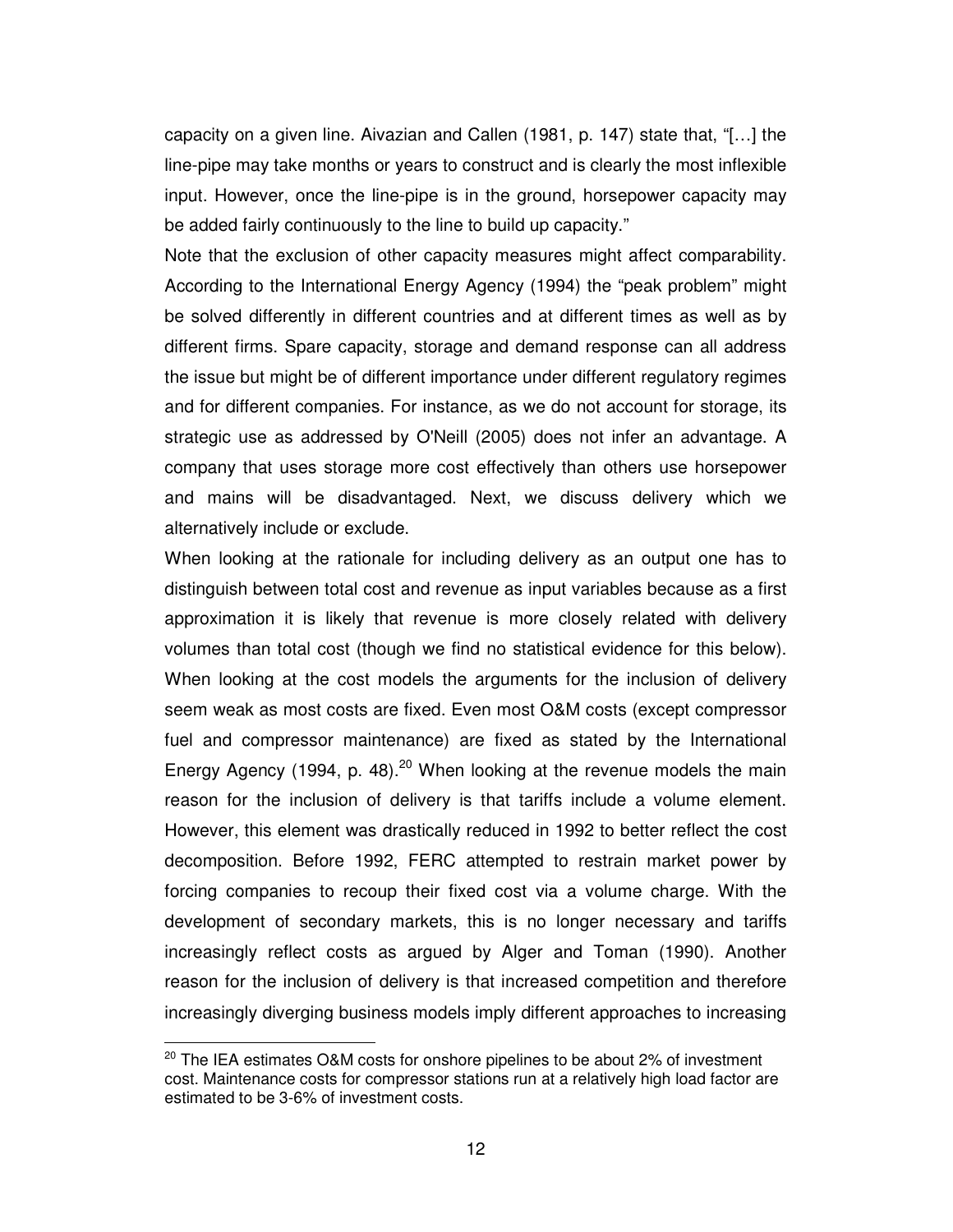capacity and delivery in ways that we do not yet account for (e.g. better systems). Assuming a company uses better management or trading to increase delivery with given capacity, a model excluding delivery would not account for this and less innovative companies would be rewarded. Last, our econometric results below do not unambiguously reject delivery as a cost or revenue driver. On a different note, including delivery causes a technical problem related to our use of Malmquist indices and the fact that delivery shows a rather high year-toyear variability. Coelli et al. (2005, p. 306) and Nghiem and Coelli (2002) explain why variables that fluctuate on a year-to-year basis potentially cause problems for efficiency measurement results. First, as the frontier is calculated using two years only, DEA-based MPI are influenced by stochastic factors.<sup>21</sup> Secondly. a decrease in volume might be interpreted as technical regress. Although our cross-section is much larger then the one used by Nghiem and Coelli (2002) we do observe some technical regress when including delivery volume.

Next, we turn to our input measures discussing total cost first. Here unlike most of the literature we use total cost as in, for instance, Jamasb and Pollitt (2003) and Edvardsen et al. (2006). The latter however use a Malmquist cost index including input quantities and prices. Also, Rouse and Swales (2006) describe how total expenditure is used as an input in DEA for the pricing of health services in New Zealand. In their case, output which is typically measured in number of discharges is cost-weighted to account for the difficulty of different treatments. This illustrates the desirable property of total cost as an input: the proper economic weighting of all inputs.

The choice of inputs changes the interpretation of our results as compared to standard measures of technical efficiency. Following Maniadakis and Thanassoulis (2004), our measure might be referred to as "cost technical efficiency" as it implicitly includes allocative efficiency. As we do not have unit prices we cannot distinguish between technical and allocative efficiency as done by Maniadakis and Thanassoulis (2004) who constructed a new

<sup>&</sup>lt;sup>21</sup> An alternative would be to estimate MPI using Stochastic Frontier Analysis where the frontier is based on the entire sample and year-to-year fluctuations affect the technical efficiency change component rather then the technical change component as explained by Coelli et al. (2005, p. 306).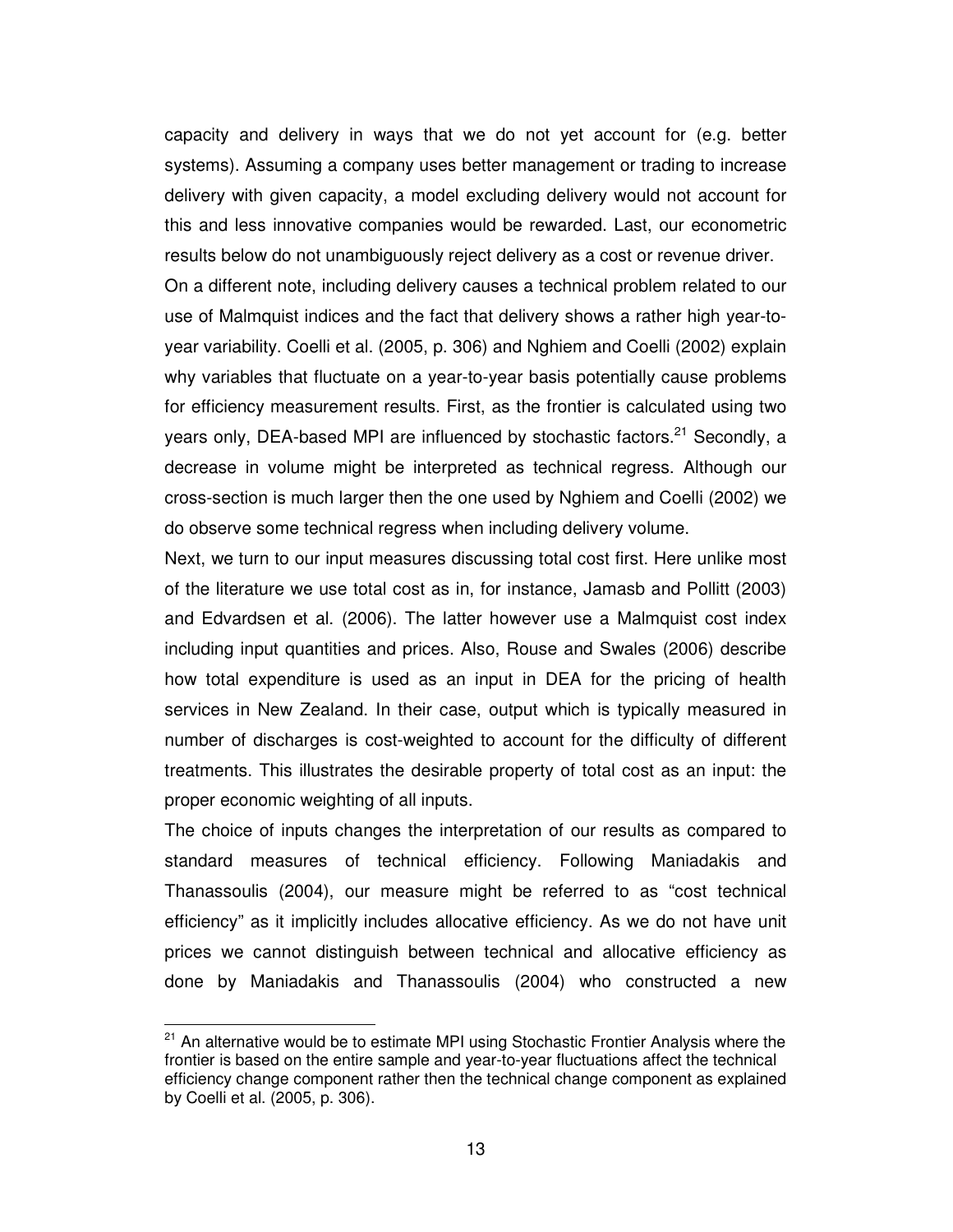Malmquist index that allows for the inclusion of prices.<sup>22</sup> Though one might expect similar input prices across the US (except for labour), the International Energy Agency (1994, Fig. 1 Chapter 3) shows that for construction projects in 1990/91 costs differed for a given pipeline diameter. Sickles and Streitwieser (1991) calculate input prices from revenue and physical quantities. This has the problem that higher margins translate into higher input prices. And in particular with recent increases in rate flexibility it is likely that margins differ across firms.

The main advantage of a single monetary input measure from a regulator's point of view is that correct physical measures are difficult to obtain due to outsourcing, quality differences, or simple non-reporting. Also, as mentioned by Jamasb and Pollitt (2003), our input measure accounts implicitly for all possible trade-offs between the various inputs. Last, consumers (and hopefully regulators too) are interested not in technical efficiency as such but the cost of the service. In this light we also use an alternative input measure: total revenue. First we should stress that although revenue is influenced by the regulatory regime, we do not use a bottom-up measure (like our Totex variable) as used by many regulators. Our motivation for using revenue as an alternative input measure is twofold. First, total cost, like physical inputs, might be difficult to measure and thus revenue might serve as a proxy especially in countries where regulatory accounting procedures are not as well-established as in the US. Second, in regulatory practice throughout Europe the rate-of-return is set in lengthy procedures reminiscent of US rate-cases. And, like in the US, returns often seem to be set rather arbitrarily.<sup>23</sup> To some extent this practice defeats the purpose of incentive regulation by introducing a cost-plus element. Also, the use of revenue might address the critique of European-style incentive regulation by Shuttleworth (1999) who argues that regulators use an average rate of return to

reward efficient performance. Thus, investors have no incentive to invest in

 $\overline{a}$  $22$  Traditionally prices could not be included in Malmquist indices and one would have to resort to parametric techniques to account for prices in productivity measurement, as done for instance by Farsi and Filippini (2004).

 $23$  Joskow (1972) illustrates how rates are set in the US. He observes that (not unlike in Europe) there are complex rules on how the rate base is set but little formal guidance is given for actual rates. Also unlike the other items that make up total cost, cost of capital is unobserved.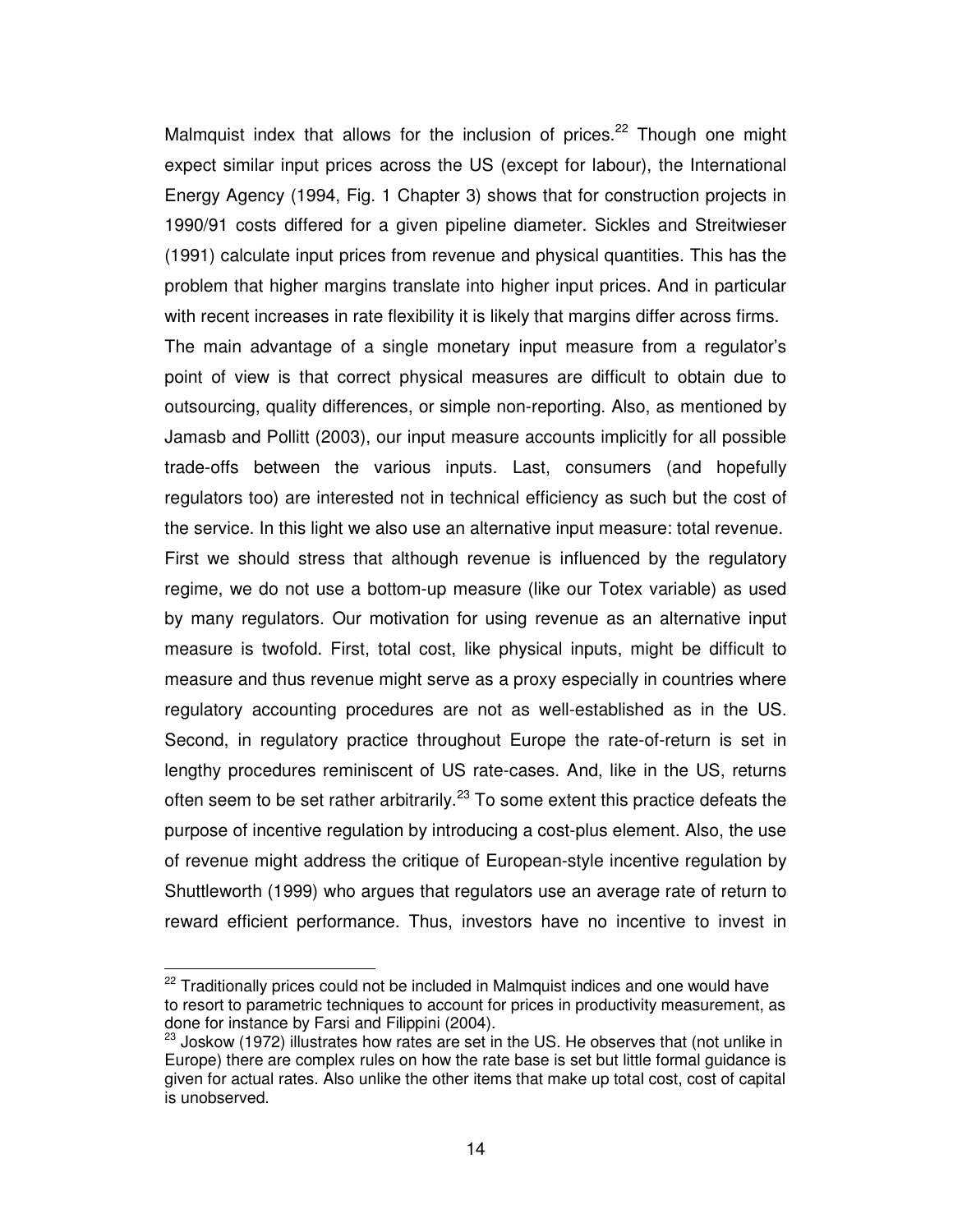companies that are regulated in this way. Benchmarking revenue (instead of setting a WACC ex-ante) would allow for the trade-off between high efficiency and high returns to be reflected in actual frontier performance. A practical problem is obviously how to arrive at a "benchmarkable" revenue in the first place.

Last, we do not include non-discretionary variables in our analysis but suggest considering the following issues. First, as mentioned above, the way the systems cope with peaks might differ and might not be at the discretion of management. Another important exogenous variable is the age of the network, particularly because we rely on historic book values as a measure of capital expense. Though age might affect our *static* efficiency measures it should have a lesser impact on our measures of *change* as these measures are relative to a particular point in the past only. Possible other non-discretionary variables might be the end-use of deliveries (heating vs. industrial) and layout (trunk-line vs. radial grid). Table 3 summarizes the variables and methods used by several studies on productivity and efficiency of the US gas transmission industry.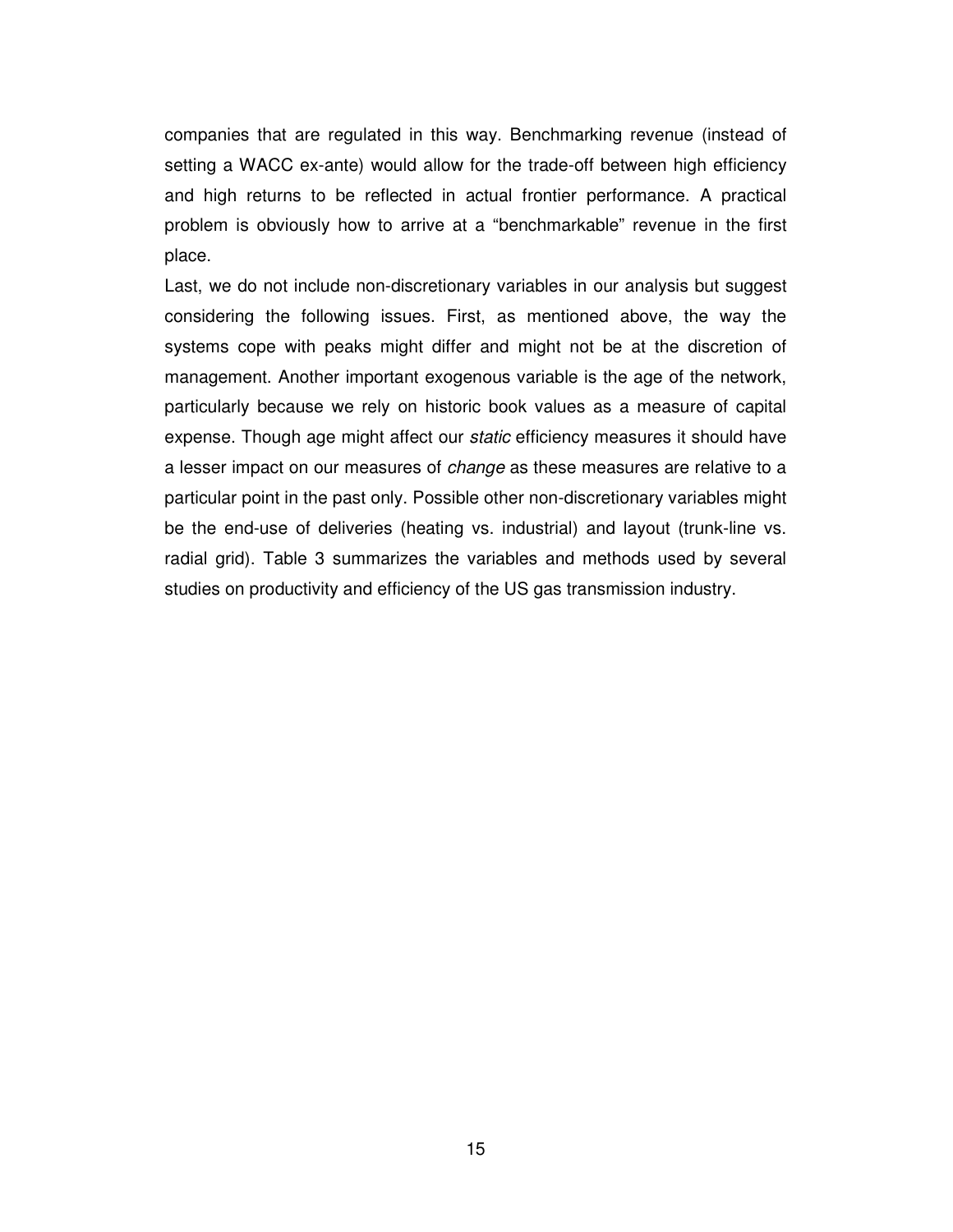| <b>Author</b>                         | Data                                                                | <b>Inputs</b>                                             | <b>Outputs</b>                                         | Method                                |
|---------------------------------------|---------------------------------------------------------------------|-----------------------------------------------------------|--------------------------------------------------------|---------------------------------------|
| <b>Callen (1978)</b>                  | 28 US inter-state gas<br>transmission<br>companies in 1965          | horsepower<br>weight of pipeline                          | delivery volume                                        | Econometric<br>production<br>function |
|                                       |                                                                     | steel                                                     |                                                        |                                       |
| Aivazian (1987)                       | 14 US inter-state gas<br>transmission<br>companies in 1953-<br>1979 | horsepower<br>weight of pipeline<br>steel                 | delivery volume<br>multiplied by length of<br>delivery | Econometric<br>production<br>function |
|                                       |                                                                     | compressor fuel                                           |                                                        |                                       |
|                                       |                                                                     | labour                                                    |                                                        |                                       |
| Sickles and<br>Streitwieser<br>(1991) | 14 US inter-state<br>pipeline companies in<br>1977-1985             | horsepower                                                | delivery volume<br>multiplied by length of<br>delivery | DEA, SFA                              |
|                                       |                                                                     | weight of pipeline<br>steel                               |                                                        |                                       |
|                                       |                                                                     | compressor fuel                                           |                                                        |                                       |
|                                       |                                                                     | labour                                                    |                                                        |                                       |
| Ellig (1993)                          | 50 Texan gas<br>transmission<br>companies, 1989                     | sales (commercial,<br>industrial, resale)                 | O&M expense                                            | Econometric<br>cost function          |
|                                       |                                                                     | third-party delivery<br>volume                            |                                                        |                                       |
|                                       |                                                                     | total throughput                                          |                                                        |                                       |
|                                       |                                                                     | length of pipes                                           |                                                        |                                       |
|                                       |                                                                     | gas purchasing<br>cost                                    |                                                        |                                       |
| Granderson<br>(2000)                  | 20 US inter-state<br>pipeline companies in<br>1977-1987             | horsepower weight<br>of pipeline steel<br>compressor fuel | compressor fuel                                        | <b>SFA</b>                            |
|                                       |                                                                     | labour                                                    |                                                        |                                       |

#### **Table 3: Summary of the Literature**

### **4 Data and Measurement**

The data used in this study is taken from the Federal Energy Regulatory Commission (FERC) which requires all inter-state transmission companies above a certain size to file a yearly regulatory report containing both financial and operating data (FERC Form 2). As far as possible all data is confined to the transmission function.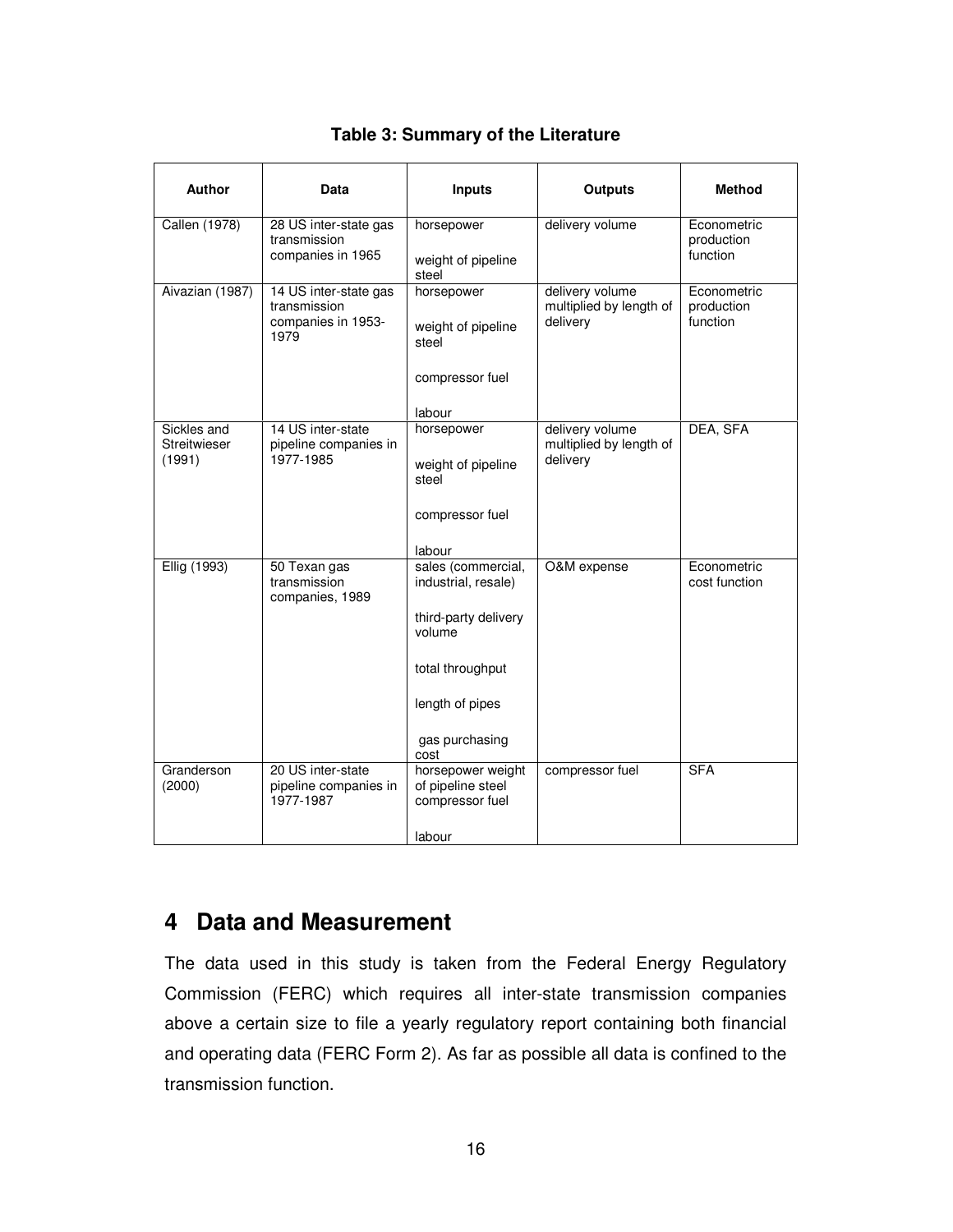Though the data is not explicitly gathered for efficiency and productivity measurement purposes, the large number of studies (previously referred to) that relies on the data testifies to its general adequacy. However, several missing values had to be estimated from adjacent periods as MPI does not tolerate any missing values. Also, some observations where the data do not appear to be correct were excluded and several obvious errors were corrected. The data was corrected for inflation during the sample period. All monetary values are in 2004 US dollars. Revenue was adjusted such that no company had a rate-of-return lower then 6% in any year. This adjustment was made to prevent frontier firms from being those with sub-normal rates of return. Although six percent is essentially an arbitrary choice, it is chosen to be slightly higher then US interest rates (i.e. the risk free opportunity cost). The adjustment was necessary for five observations. The detailed definitions of the various variables and their measurements are given in Table 4.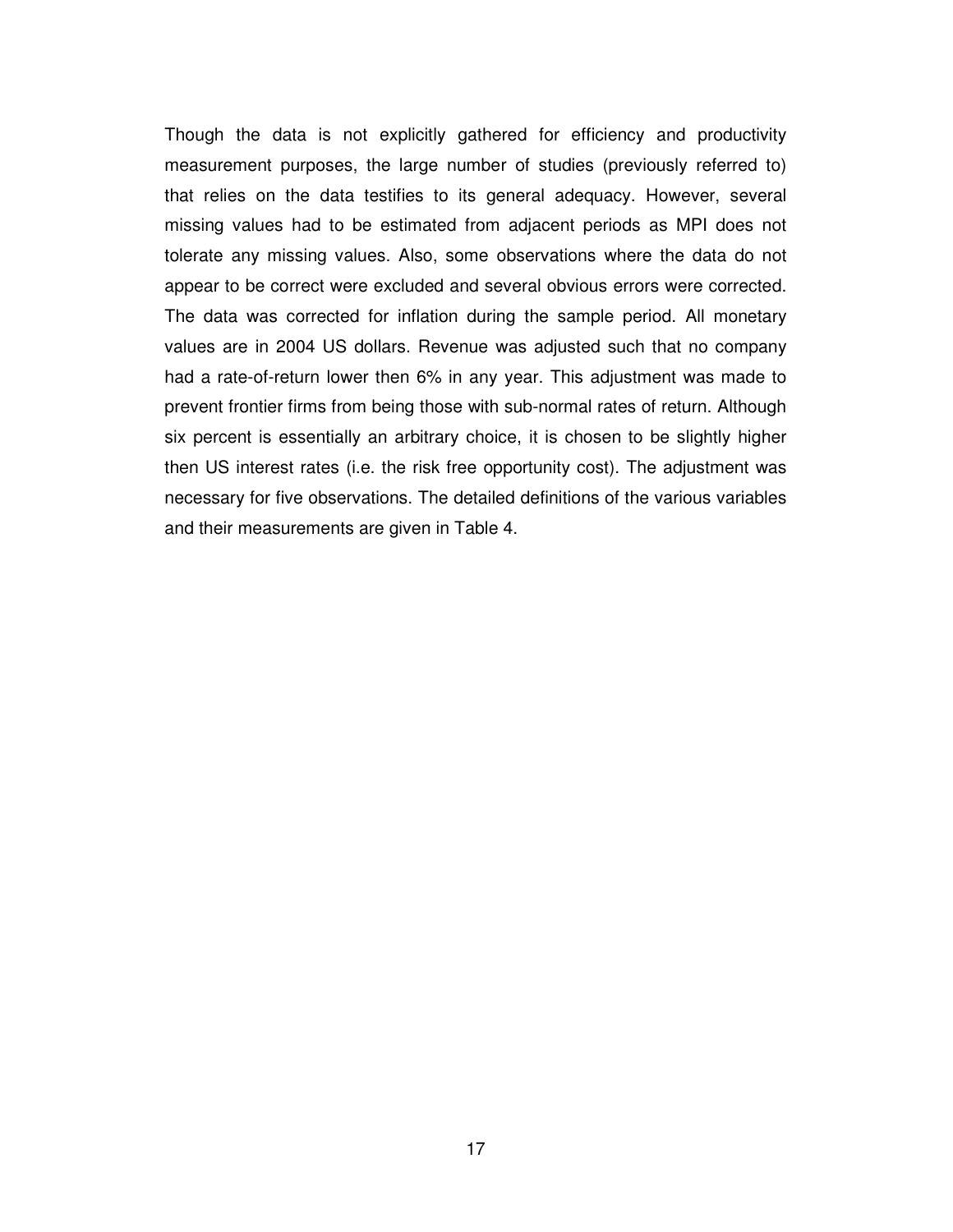| Variable Name        | <b>Description</b>                                                                                                     | <b>Measurement</b>            |
|----------------------|------------------------------------------------------------------------------------------------------------------------|-------------------------------|
| Totex                | O&M (less fuel, including labour) $+$<br>Deprecation + Cost of Capital (written-down<br>value multiplied by 6 percent) | 2004 \$                       |
| Revenue              | Revenue from transportation of gas of others<br>through transmission pipes.                                            | 2004 \$                       |
| Delivery             | Yearly total of gas transmitted for others<br>(excluding losses).                                                      | Dth (decatherm) <sup>24</sup> |
| Mains                | Total length of pipes (mains)                                                                                          | <b>Miles</b>                  |
| Horsepower (HP)      | Total horsepower rating at compressor stations                                                                         | HP                            |
| Age                  | Accumulated deprecation at mid-year / Annual<br>depreciation                                                           | Years                         |
| Load factor          | Delivery/Capacity (max. past single-day<br>peak*365)                                                                   | $\frac{9}{6}$                 |
| Rate of return (ROR) | (Revenue - O&M - Dep.)/Average written-<br>down value                                                                  | $\frac{1}{2}$                 |

#### **Table 4: Variable Description**

Note that we exclude the cost of fuel as most pipelines withhold fixed percentages of the gas actually delivered as compensation for compressor fuel usage.<sup>25</sup> Also, we use historic book value as a cost measure which may be open to criticism. But Edvardsen et al. (2006) note that historic book value is a reasonable measure as we analyze "efficiency improvement and not static individual scores".

Summary statistics are given in Table 5. It is evident that the size of the companies included varies greatly. In terms of pipeline length the largest company is about sixty times larger then the smallest company. This reflects the fact that the nature of the companies differs. Whereas some connect several other pipelines in a particular region to benefit from arbitrage, others deliver gas over long distances from the main production regions in Canada and the Gulf of

 $24$  1 therm is equal to 100000 British thermal units (BTU).

<sup>&</sup>lt;sup>25</sup> This assumption is based on private communication with two companies whose data we include.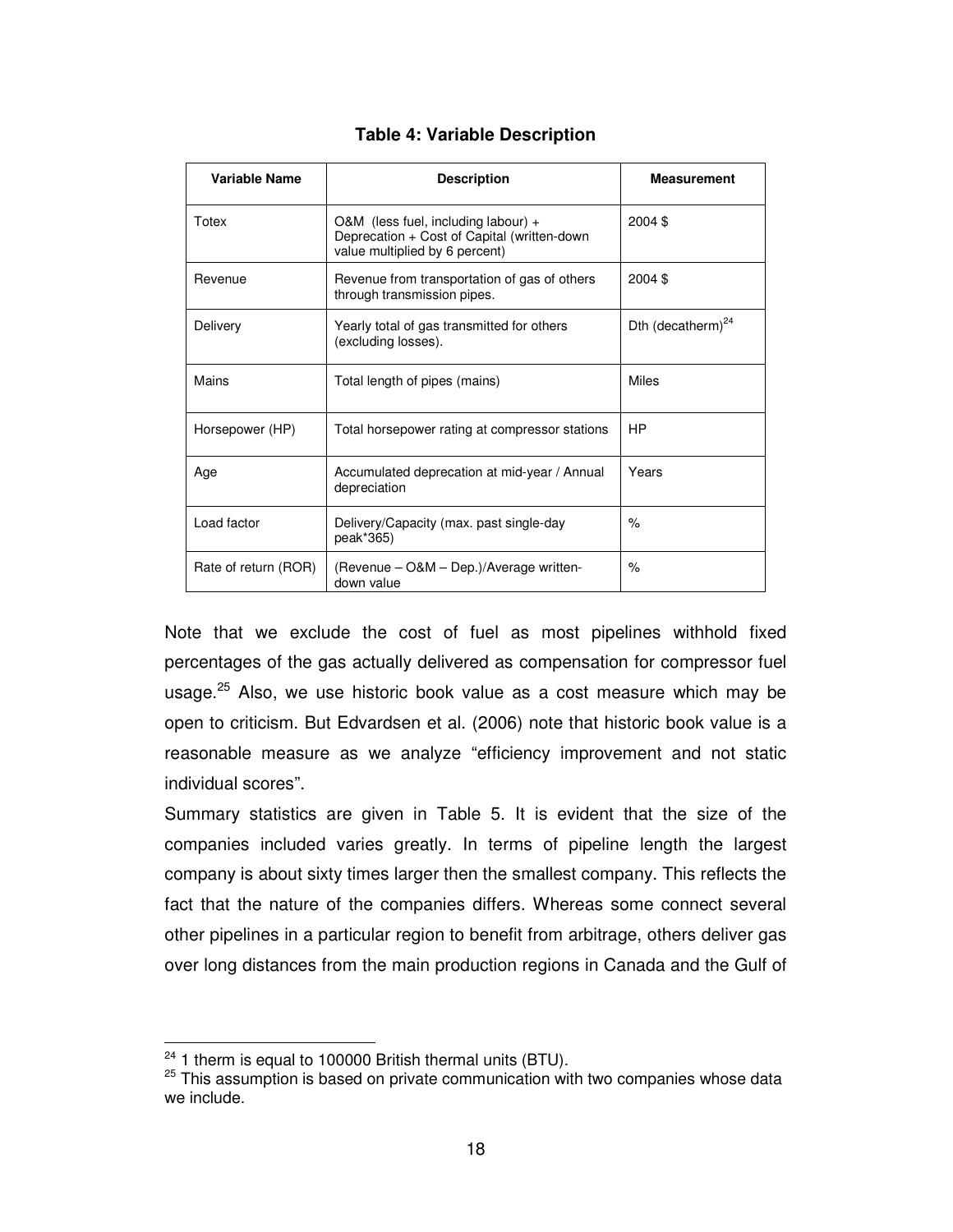Mexico. For this reason the two largest hub operators were excluded as their delivery to cost ratios are by far the largest.

| Variable                               | Mean    | Std. Dev. | Min.     | <b>Max</b> |  |  |  |  |  |  |
|----------------------------------------|---------|-----------|----------|------------|--|--|--|--|--|--|
| Obs.: 351, Years: 1996-2004, Firms: 39 |         |           |          |            |  |  |  |  |  |  |
| Totex (m\$.)                           | 137     | 112       | 7.88     | 540        |  |  |  |  |  |  |
| Revenue (m\$.)                         | 263     | 223       | 14.2     | 1100       |  |  |  |  |  |  |
| Delivery (Dth.)                        | 715     | 589       | 59       | 2840       |  |  |  |  |  |  |
| Mains (miles)                          | 4,645   | 4,117     | 269      | 16,666     |  |  |  |  |  |  |
| Horsepower (HP)                        | 395,553 | 399,938   | 5,200.00 | 1,600,000  |  |  |  |  |  |  |
| Age (years)                            | 27      | 31        | 4        | 508        |  |  |  |  |  |  |
| Load factor (%)                        | 0.67    | 0.19      | 0.25     | 1.15       |  |  |  |  |  |  |
| ROR (%)                                | 26      | 12        | 4        | 98         |  |  |  |  |  |  |

**Table 5: Summary Statistics** 

Also note that the last three variables age, load factor, and ROR (before adjustment) are not included in our analysis but help to describe the sample. For instance the average age is 27 years which is three times our sample length.<sup>26</sup> As discussed below this discrepancy is likely to weaken some of our results.

We use observations for 39 companies per year. Button and Weyman-Jones (1992) state that for DEA an approximate "degree of freedom" is the number of observations less the number of variables in the model. As we have four variables (one input and three outputs) our degrees of freedom are within the suggested limit of "about 35".

Figure 2 gives the changes in the yearly sample totals for the variables that are included in the calculation of the MPI. We observe that delivery volume

<sup>&</sup>lt;sup>26</sup> The unrealistic measure for maximum age should be due to measurement error or non-linear depreciation practice. Only two observations for age are above 83 years. The outliers are characterized by above average values for accumulated depreciation and below average values for annual depreciation.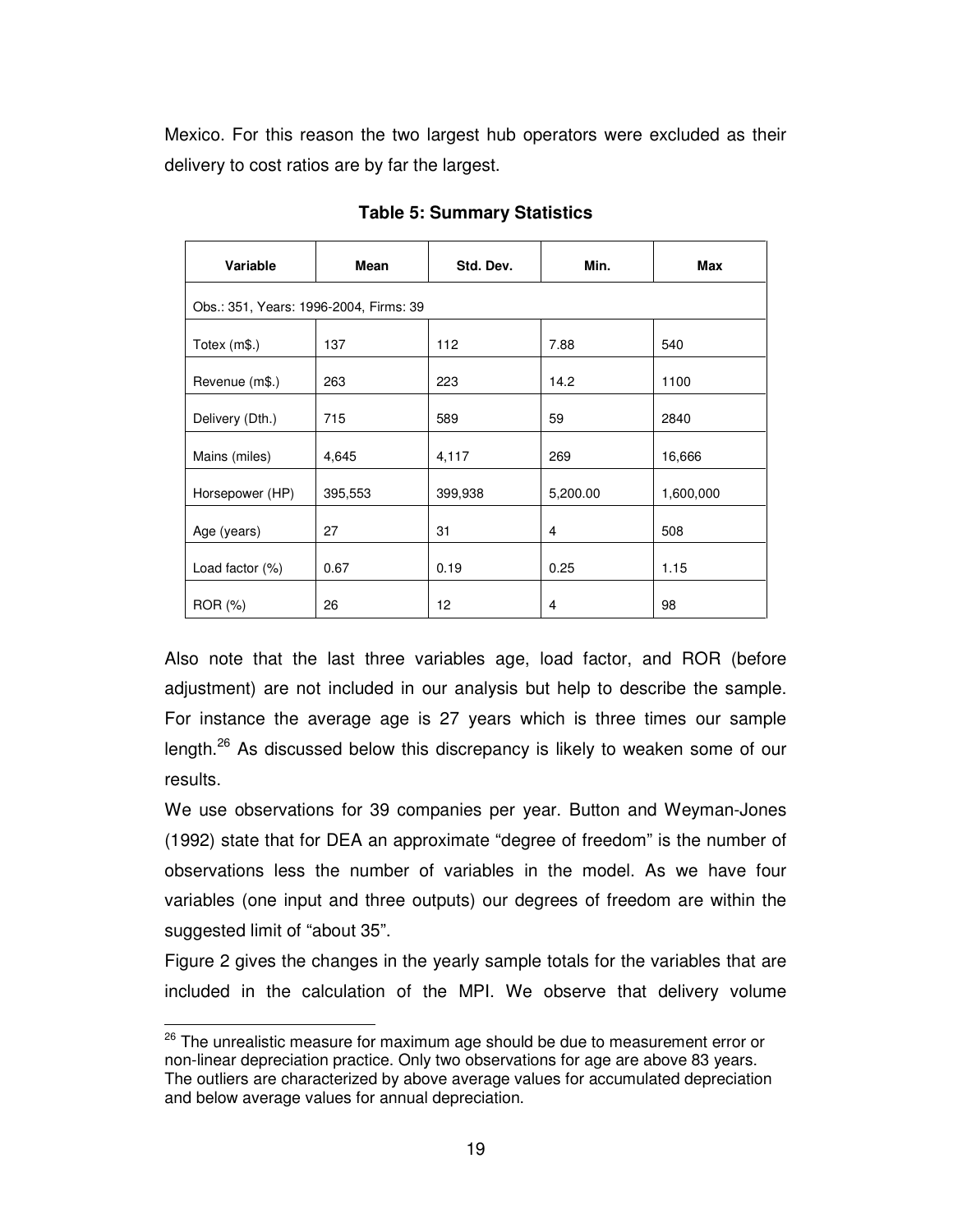fluctuates on a yearly basis, whereas total length of pipelines stays virtually constant and total horsepower is continuously increasing.

It is interesting that while capacity is added, total cost and revenue are falling (though they increase slightly towards the end of the sample period). This might be explained by pipelines expecting demand to pick up, pipelines taking advantage of arbitrage opportunities, or falling returns or other costs.



**Figure 2: Changes in Inputs and Outputs (1996=100)** 

# **5 Results**

Table 6 gives the regression results of the cost driver analysis. As already discussed above, there are reasons to believe that total cost does not vary with delivery once we account for capacity. Our results below seem to confirm this. However, the coefficient for delivery is larger (and the coefficient for mains smaller) in the revenue model, possibly reflecting that tariffs are not entirely cost-reflective in their decomposition.

**Table 6: Cost Driver Test Results** 

|--|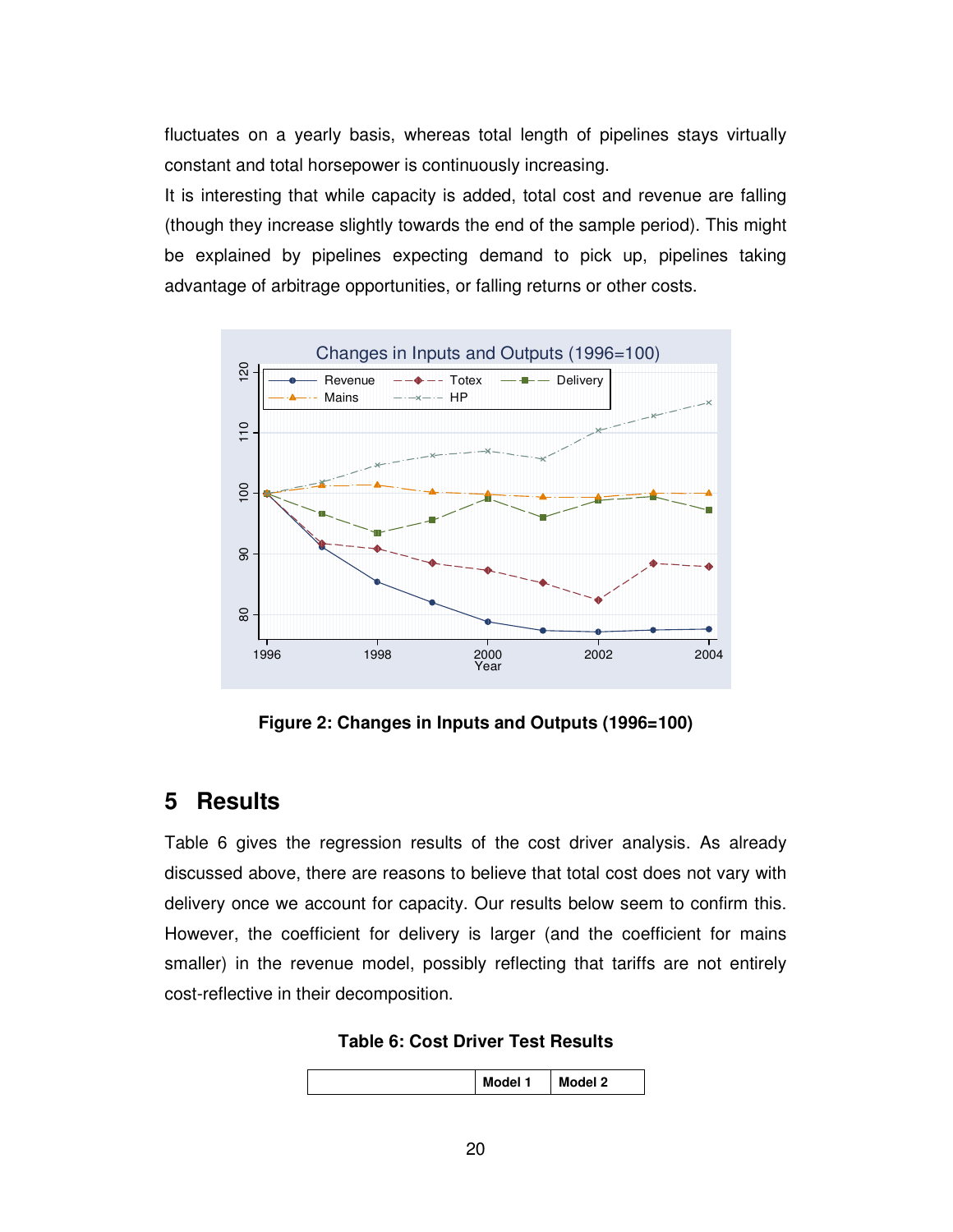| Dependent variable               | In(Totex)   | In(Revenue) |  |  |  |  |  |
|----------------------------------|-------------|-------------|--|--|--|--|--|
| In(Delivery)                     | 0.267       | 0.482       |  |  |  |  |  |
|                                  | (0.810)     | (0.642)     |  |  |  |  |  |
| In(HP)                           | $-0.529**$  | $-0.508*$   |  |  |  |  |  |
|                                  | (0.201)     | (0.248)     |  |  |  |  |  |
| In(Mains)                        | 1.558***    | $0.842*$    |  |  |  |  |  |
|                                  | (0.343)     | (0.342)     |  |  |  |  |  |
| In(Delivery)^2                   | 0.003       | 0.000       |  |  |  |  |  |
|                                  | (0.020)     | (0.016)     |  |  |  |  |  |
| $ln(HP)^2$                       | $0.032***$  | $0.031**$   |  |  |  |  |  |
|                                  | (0.009)     | (0.011)     |  |  |  |  |  |
| In(Mains)^2                      | $-0.086***$ | $-0.042$    |  |  |  |  |  |
|                                  | (0.022)     | (0.022)     |  |  |  |  |  |
| Year                             | $-0.016***$ | $-0.025***$ |  |  |  |  |  |
|                                  | (0.003)     | (0.003)     |  |  |  |  |  |
| CONSTANT                         | 39.607***   | 56.250***   |  |  |  |  |  |
|                                  | (10.250)    | (8.105)     |  |  |  |  |  |
| LL                               | 327.72      | 279.64      |  |  |  |  |  |
| <b>AIC</b>                       | $-639.43$   | $-543.29$   |  |  |  |  |  |
| obs.                             | 351         | 351         |  |  |  |  |  |
| * p<0.05, ** p<0.01, *** p<0.001 |             |             |  |  |  |  |  |

We started with a full translog specification but dropped the interaction terms which are not individually significant (possibly due to multi-collinearity). Also, the model reported is the same as the full translog according to a likelihood ratio test. However, even though the two coefficients for delivery are individually insignificant, a likelihood ratio test does not suggest that we can drop them. Thus, the empirical evidence on delivery volume as a cost driver is not conclusive. Also, we added a time trend (year) whose coefficient confirms that costs (and revenue) are falling over the sample period. Last, it is important to stress that these particular results are likely to be influenced by the actual tariff regime in place (especially for revenue).

Now we turn to our main results: the Malmquist productivity indices. Table 7 and Table 8 show the cumulative (and averaged across firms) Malmquist indices (TFPC) and their decomposition into technical efficiency change (TEC) and technical change (TC). Additionally, the yearly technical efficiency scores (TE)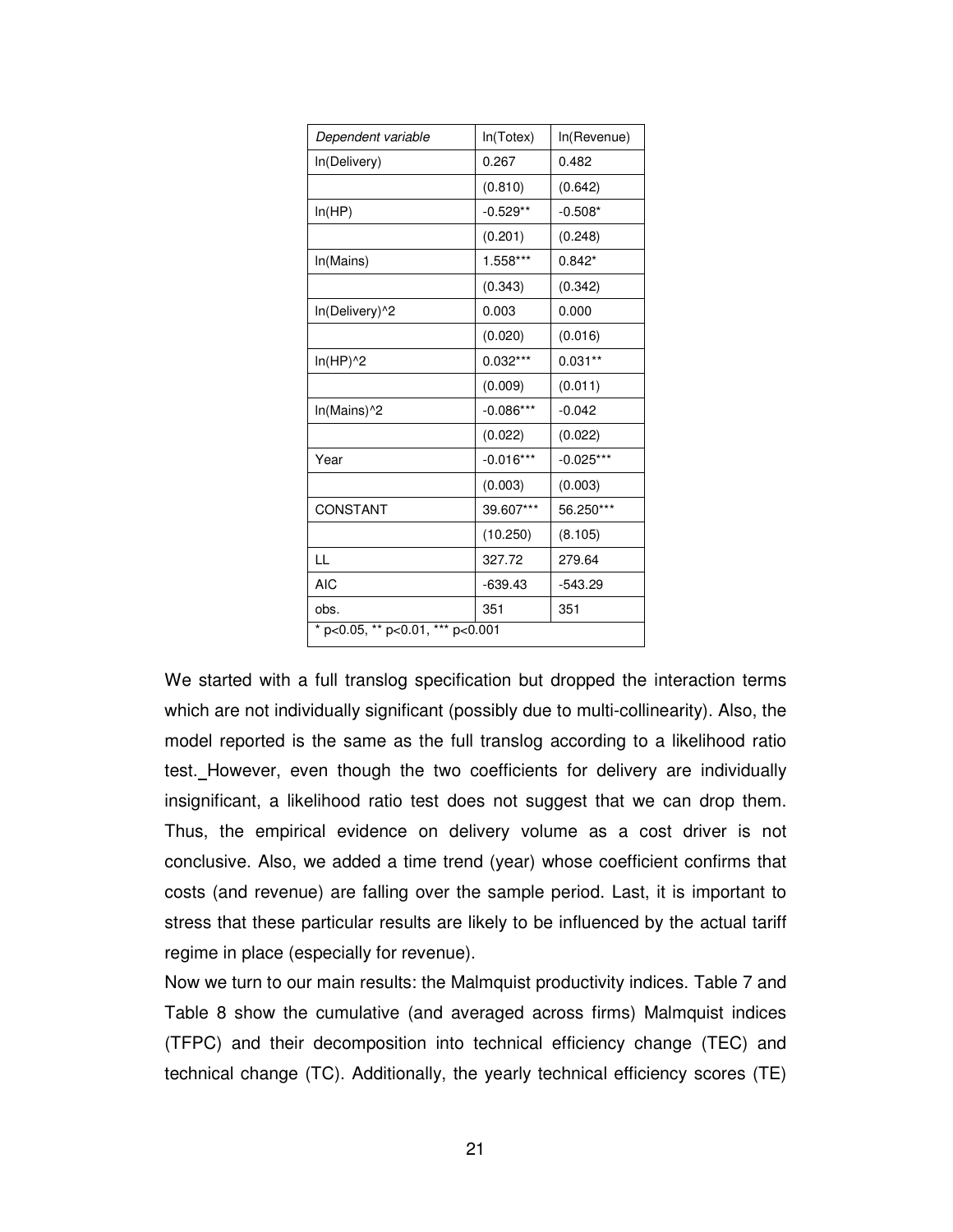which are inputs to the Malmquist indices are reported. The last row in both tables gives the implied average yearly growth rates by taking the index for the last year (2004) and dividing it by the number of years that elapsed since the base year. Table 7 gives the results for the two Totex models.

|                         | Model 1 (Totex, incl. delivery) |             |            |        | Model 3 (Totex, excl. delivery) |             |            |      |
|-------------------------|---------------------------------|-------------|------------|--------|---------------------------------|-------------|------------|------|
| Year                    | <b>TE</b>                       | <b>TFPC</b> | <b>TEC</b> | TC.    | <b>TE</b>                       | <b>TFPC</b> | <b>TEC</b> | ТC   |
| 1996                    | 0.52                            | 1           | 1          | 1      | 0.45                            | 1           | 1          | 1    |
| 1997                    | 0.58                            | 1.07        | 1.13       | 0.95   | 0.49                            | 1.14        | 1.12       | 1.02 |
| 1998                    | 0.61                            | 1.09        | 1.22       | 0.91   | 0.50                            | 1.21        | 1.18       | 1.03 |
| 1999                    | 0.65                            | 1.12        | 1.33       | 0.86   | 0.50                            | 1.22        | 1.18       | 1.05 |
| 2000                    | 0.63                            | 1.17        | 1.30       | 0.91   | 0.49                            | 1.25        | 1.20       | 1.06 |
| 2001                    | 0.61                            | 1.17        | 1.24       | 0.95   | 0.51                            | 1.30        | 1.26       | 1.05 |
| 2002                    | 0.64                            | 1.25        | 1.33       | 0.96   | 0.52                            | 1.44        | 1.32       | 1.11 |
| 2003                    | 0.63                            | 1.20        | 1.32       | 0.91   | 0.54                            | 1.42        | 1.40       | 1.02 |
| 2004                    | 0.64                            | 1.23        | 1.28       | 0.96   | 0.53                            | 1.47        | 1.41       | 1.06 |
| growth rate<br>p.a. (%) |                                 | 2.9         | 3.5        | $-0.5$ | $\overline{\phantom{a}}$        | 5.9         | 5          | 0.8  |

**Table 7: Average Malmquist Indices and their Decomposition** 

First, we observe that the MPI and its components have larger values when delivery is excluded. This is not surprising as the length of mains and horsepower (unlike delivery) are virtually non-decreasing. The technical regress for Model 1 might be caused by the fluctuations in delivery as explained above. However, for the static technical efficiency scores the values for Model 1 and Model 2 are higher as the additional variable allows more firms to be relatively efficient.

Table 8 gives the same results for our two revenue models. Here TFP growth is stronger because revenue falls more quickly then Totex as shown in Figure 2 above. Also, for three of the four models TEC dominates TC. Generally, absolute numbers vary greatly across our four models.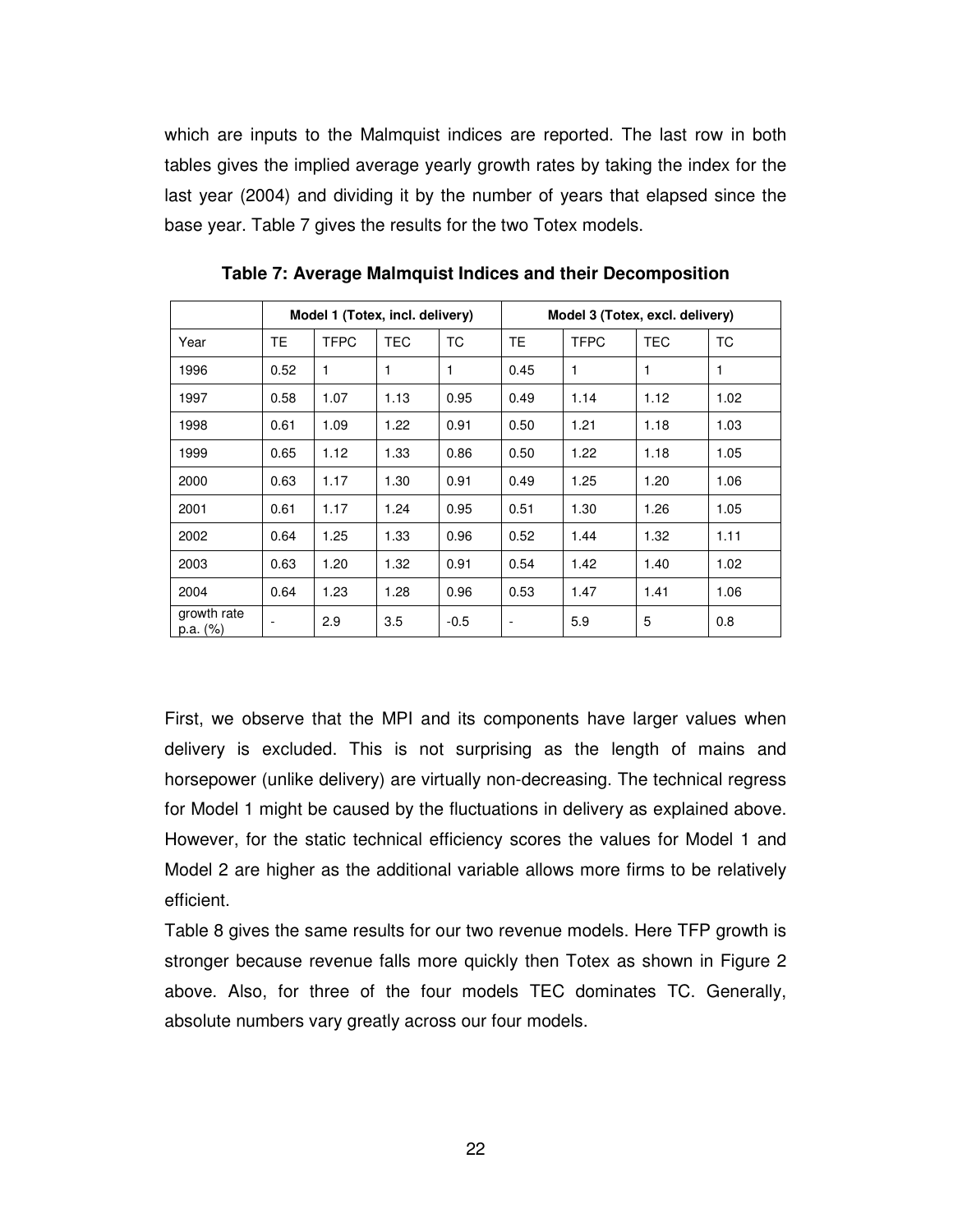|                         |                | Model 2 (Revenue, incl. delivery) |            |      | Model 4 (Revenue, excl. delivery) |              |            |                |
|-------------------------|----------------|-----------------------------------|------------|------|-----------------------------------|--------------|------------|----------------|
| Year                    | TE.            | <b>TFPC</b>                       | <b>TEC</b> | TC.  | <b>TE</b>                         | <b>TFPC</b>  | <b>TEC</b> | <b>TC</b>      |
| 1996                    | 0.53           | 1                                 | 1          |      | 0.44                              | $\mathbf{1}$ | 1          | 1              |
| 1997                    | 0.54           | 1.09                              | 1.04       | 1.05 | 0.48                              | 1.18         | 1.11       | 1.06           |
| 1998                    | 0.59           | 1.18                              | 1.17       | 1.01 | 0.55                              | 1.27         | 1.34       | 0.95           |
| 1999                    | 0.60           | 1.20                              | 1.20       | 1.00 | 0.54                              | 1.29         | 1.32       | 0.98           |
| 2000                    | 0.65           | 1.26                              | 1.32       | 0.95 | 0.57                              | 1.33         | 1.38       | 0.96           |
| 2001                    | 0.60           | 1.26                              | 1.20       | 1.05 | 0.54                              | 1.37         | 1.32       | 1.06           |
| 2002                    | 0.61           | 1.31                              | 1.25       | 1.05 | 0.55                              | 1.46         | 1.38       | 1.07           |
| 2003                    | 0.57           | 1.35                              | 1.16       | 1.17 | 0.54                              | 1.52         | 1.36       | 1.12           |
| 2004                    | 0.56           | 1.36                              | 1.13       | 1.21 | 0.53                              | 1.55         | 1.35       | 1.16           |
| growth rate<br>p.a. (%) | $\blacksquare$ | 4.5                               | 1.6        | 2.6  |                                   | 6.9          | 4.3        | $\overline{c}$ |

**Table 8: Average Malmquist Indices and their Decomposition** 

Looking at the implied yearly growth rates, Model 1 for instance would produce an average yearly productivity increase of 2.9 percent. These growth rates are higher then in earlier periods as reported by Sickles and Streitwieser (1991) and Granderson (2000). Also, as an example for a US-EU comparison this might be contrasted with the result of a recent report by the German network regulator (Bundesnetzagentur, 2006) which found an average yearly TFP growth of 2.19 percent for the entire German energy industry for the years 1977-1997 (using a Törnquist index). However, the different methodologies used by these authors and the different market environment at the time make comparisons difficult. Appendix B gives the yearly DEA efficiency scores by firm for Model 1.

Next, the same numbers are presented graphically. When looking at the results across time there appear to be more similarities across models. Figure 3 shows Malmquist indices and their decomposition into technical efficiency change and technical change for the Totex models. Whereas the upper panel includes delivery, the lower panel excludes delivery as an output.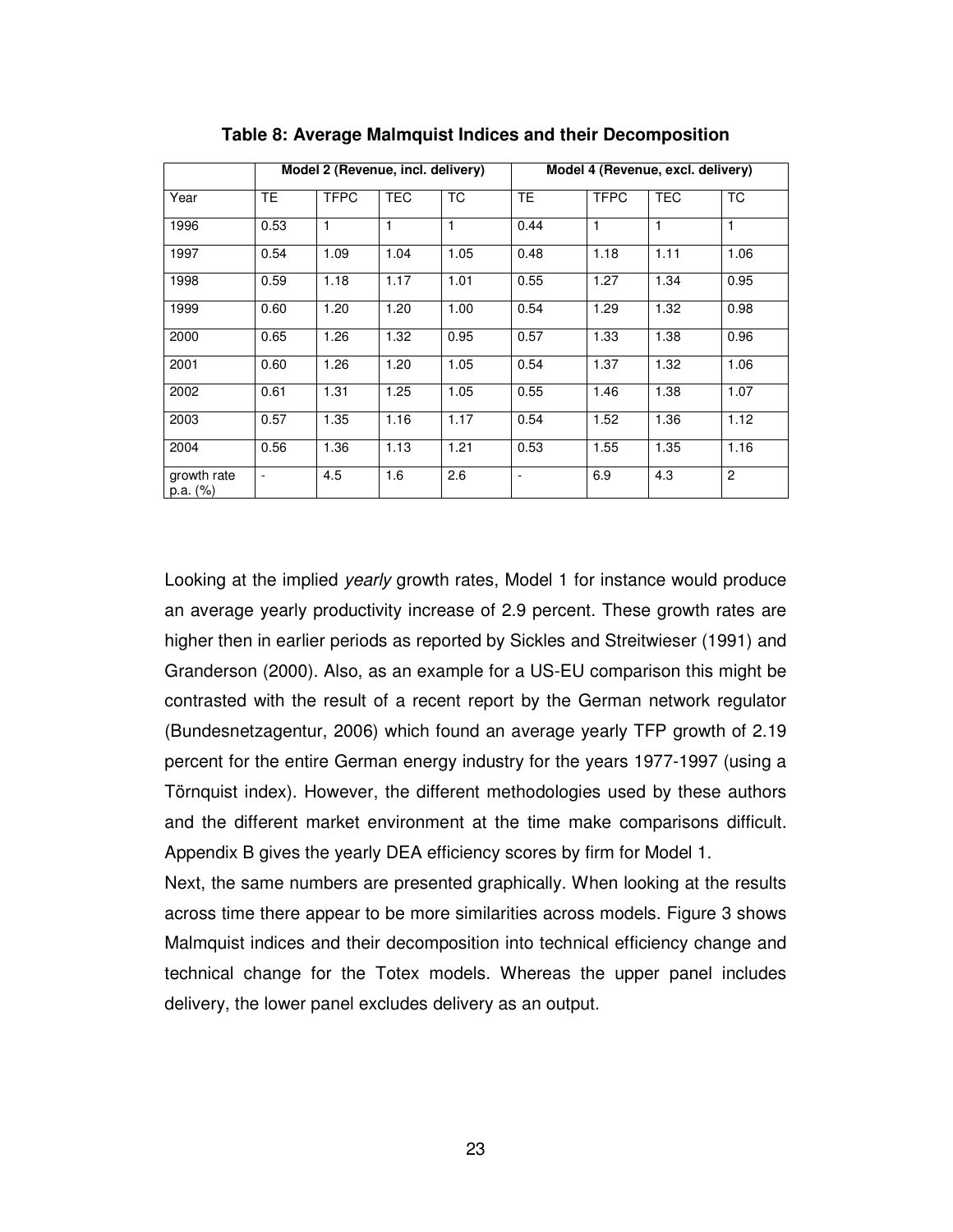

**Figure 3: Average Malmquist Indices and their Decomposition** 

Figure 4 shows a similar pattern for the revenue models. In the second half of the sample period, technical efficiency change is falling whereas technical change is much stronger than for the Totex models. While we do not have a good explanation for this, we note that a merger wave in gas distribution and transmission occurred around the year 2000 as shown by Moss (2005) which may have increased market power. Increased market power would also explain the discrepancy between the path of the Totex- and Revenue-based technical efficiency changes.<sup>27</sup>

 $27$  In the US, like in Europe, mergers are decided by the antitrust authorities and not the regulators. In the US the former use a less stringent "no harm" benchmark as discussed by Balto and Mongoven (2001).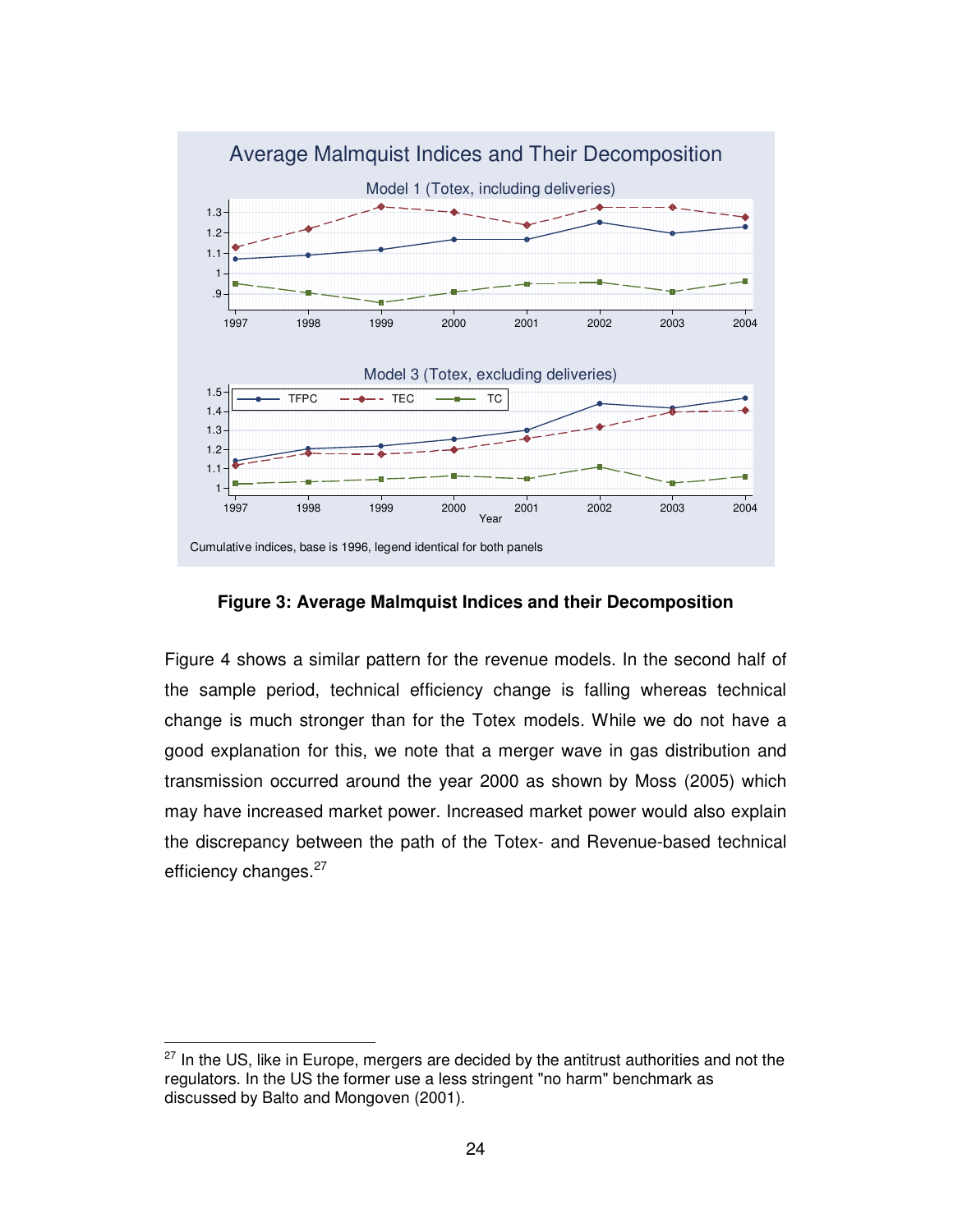

**Figure 4: Average Malmquist Indices and Their Decomposition** 

Table 9 and Table 10 give the Pearson correlation coefficients for the results from the various models. In particular, we are interested in the correlation between the Revenue and Totex models where the results are highlighted along the diagonals in the lower left of the two tables.

When focusing on these diagonals, two observations can be made. First, the correlation is higher for the level TE scores as compared to the various change measures. Second, the correlations are higher for the models excluding delivery in Table 10. This may be due to the presence of volume-related charges affecting revenue more than total cost. Thus, when delivery is excluded the remaining explanatory variables (horsepower and length of mains) have the same relative effect on Totex and Revenue leading to higher correlations.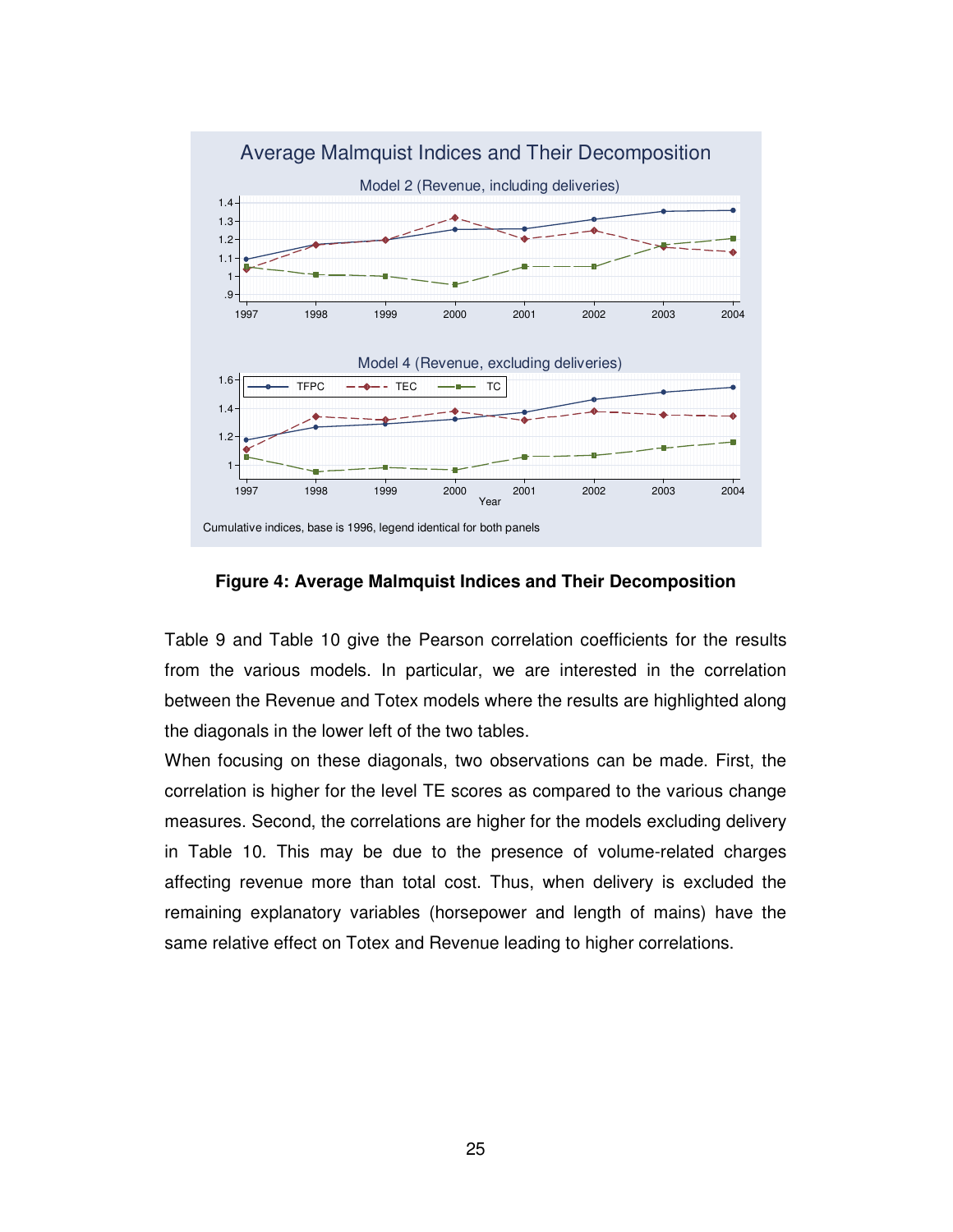|              |             |           | Model 1 (Totex) |            |          | Model 2 (Revenue) |             |            |       |
|--------------|-------------|-----------|-----------------|------------|----------|-------------------|-------------|------------|-------|
|              |             | <b>TE</b> | <b>TFPC</b>     | <b>TEC</b> | ТC       | TE.               | <b>TFPC</b> | <b>TEC</b> | ТC    |
|              | <b>TE</b>   | 1.000     |                 |            |          |                   |             |            |       |
| ↽            | <b>TFPC</b> | $-0.134*$ | 1.000           |            |          |                   |             |            |       |
| <b>Model</b> | <b>TEC</b>  | $-0.166*$ | $0.729*$        | 1.000      |          |                   |             |            |       |
|              | <b>TC</b>   | 0.003     | $0.403*$        | $-0.310*$  | 1.00     |                   |             |            |       |
|              | <b>TE</b>   | $0.849*$  | $-0.130*$       | $-0.082$   | $-0.090$ | 1.000             |             |            |       |
| $\sim$       | <b>TFPC</b> | $-0.241*$ | $0.589*$        | $0.414*$   | $0.376*$ | $-0.037$          | 1.000       |            |       |
| Model        | <b>TEC</b>  | $-0.301*$ | $0.395*$        | $0.428*$   | $-0.011$ | 0.049             | $0.858*$    | 1.000      |       |
|              | TC.         | 0.031     | $0.293*$        | 0.013      | $0.546*$ | $-0.166*$         | $0.329*$    | $-0.180*$  | 1.000 |

**Table 9: Pearson Correlation Coefficients, Models including Delivery** 

\*indicates significance at 5%

|       |             |           | Model 3 (Totex) |            |          |           |             | Model 4 (Revenue) |       |
|-------|-------------|-----------|-----------------|------------|----------|-----------|-------------|-------------------|-------|
|       |             | <b>TE</b> | <b>TFPC</b>     | <b>TEC</b> | ТC       | <b>TE</b> | <b>TFPC</b> | <b>TEC</b>        | TC.   |
|       | TE.         | 1.000     |                 |            |          |           |             |                   |       |
| ო     | <b>TFPC</b> | $-0.215*$ | 1.000           |            |          |           |             |                   |       |
| Model | <b>TEC</b>  | $-0.267*$ | $0.886*$        | 1.000      |          |           |             |                   |       |
|       | ТC          | 0.071     | $0.262*$        | $-0.194*$  | 1.000    |           |             |                   |       |
|       | <b>TE</b>   | $0.876*$  | $-0.167*$       | $-0.199*$  | 0.071    | 1.000     |             |                   |       |
| 4     | <b>TFPC</b> | $-0.230*$ | $0.804*$        | $0.682*$   | $0.289*$ | $-0.091$  | 1.000       |                   |       |
| Model | <b>TEC</b>  | $-0.278*$ | $0.683*$        | $0.748*$   | $-0.103$ | $-0.084$  | $0.890*$    | 1.000             |       |
|       | ТC          | 0.069     | $0.238*$        | $-0.143*$  | $0.848*$ | 0.005     | $0.280*$    | $-0.169*$         | 1.000 |

| Table 10: Pearson Correlation Coefficients, Models excluding Delivery |  |  |  |  |  |
|-----------------------------------------------------------------------|--|--|--|--|--|
|-----------------------------------------------------------------------|--|--|--|--|--|

\*indicates significance at 5%

Next, we turn to the results for the convergence test and look at β-convergence first. Figure 5 plots the DEA technical efficiency score in the base year against the technical efficiency change component of the MPI (for Model 1). Second, to examine the effect of the sample period length on convergence, the MPI calculations were repeated for all possible sample lengths moving the base year up by one each time. The different runs are represented by the differently shaped markers and lines. For each value on the x-axis there are several values along the y-axis. These are values for a given firm across the years. The fitted lines show that the rate of technical efficiency *change* tends to be higher the lower the *level* of technical efficiency in the base year. Also, this negative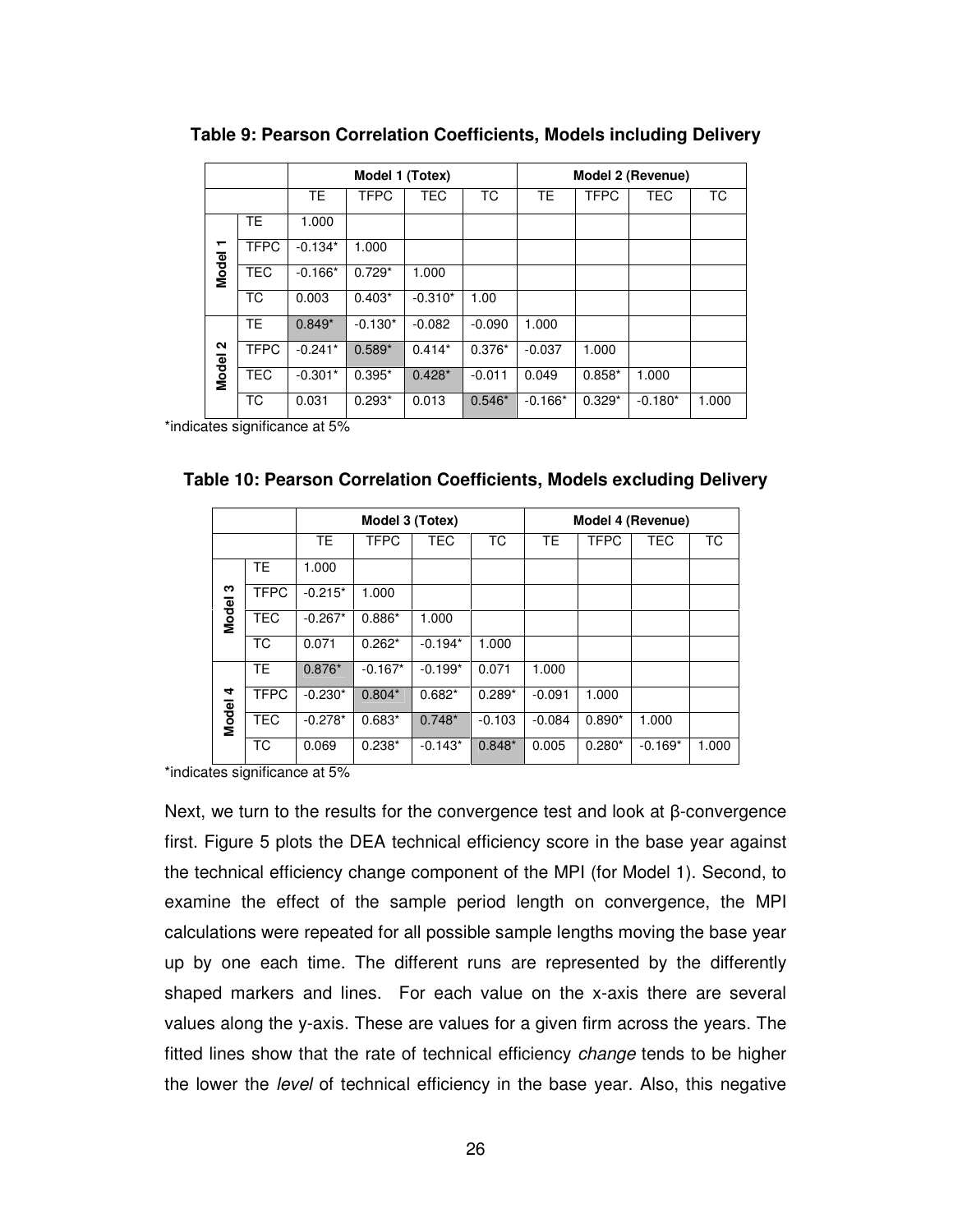relationship weakens as the sample period becomes shorter. Although we provide no formal test, the relationship between the length of the sample period and the β-convergence potentially has implications for the length of the regulatory period.



**Figure 5: Technical Efficiency Change vs. Technical Efficiency** 

Next, we present more formal evidence on β-convergence. Following Alam and Sickles (2000), we regress the average year to year growth in the technical efficiency scores on the logarithm of the technical efficiency scores in the base year (i.e. 1996). Table 11 presents the results. The negative coefficient confirms that there is convergence in the efficiency scores. However, the slope coefficient for the revenue model is not significant at a 5% level. Thus, both tests indicate that there is β-convergence.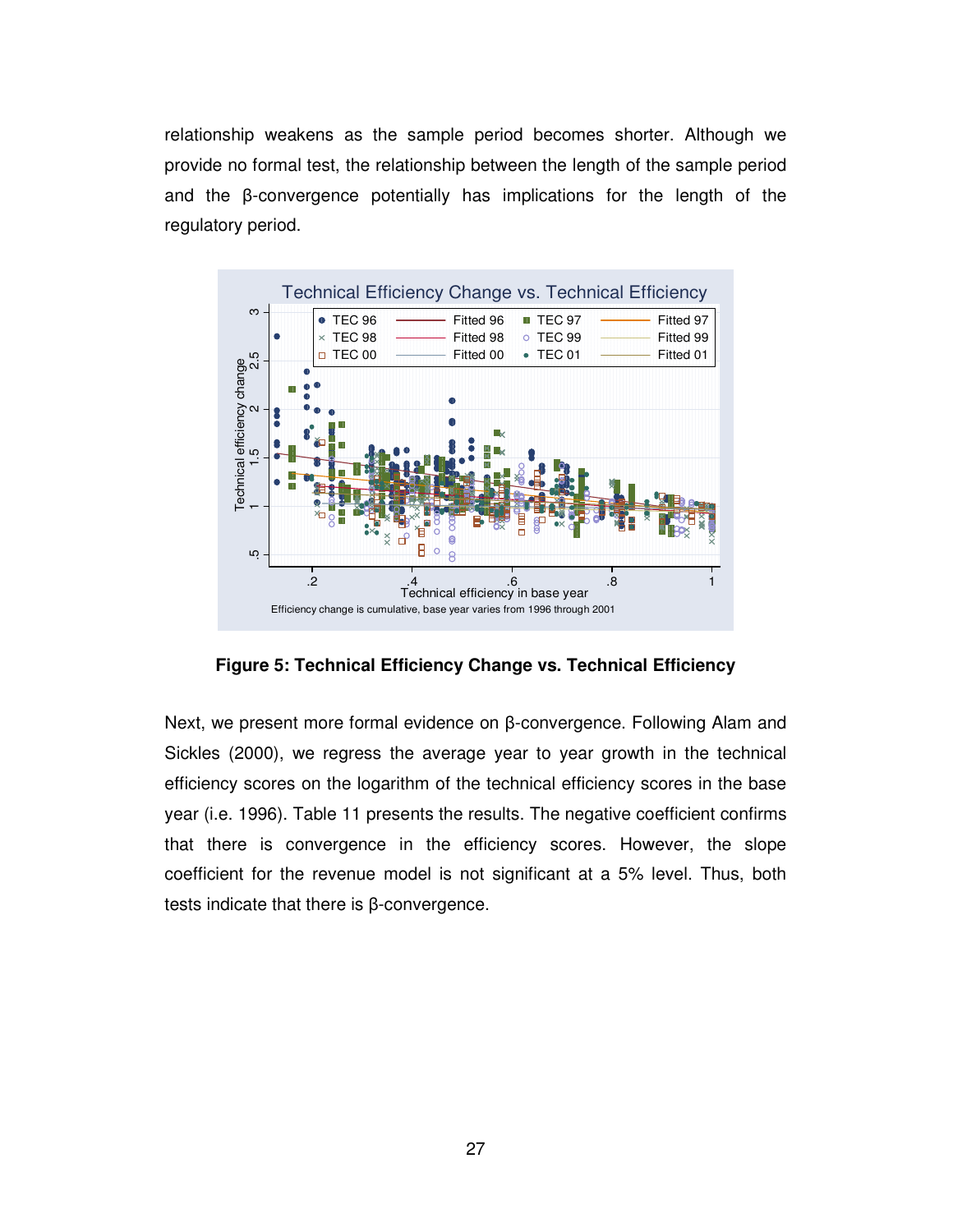|                       | Model 1                  | Model 2                    |
|-----------------------|--------------------------|----------------------------|
| Dependent<br>variable | Avg. TE growth for Totex | Avg. TE growth for Revenue |
| In(TE96)              | $-0.019*$                | $-0.019$                   |
|                       | (0.009)                  | (0.011)                    |
| Constant              | 0.003                    | $-0.014$                   |
|                       | (0.008)                  | (0.010)                    |
| Prob>F                | 4.55                     | 3.21                       |
| R-squared?            | 0.09                     | 0.05                       |
| No. of obs.           | 39                       | 39                         |
| $*$ p<0.05            |                          |                            |

#### **Table 11: Results of** β**-Convergence Test**

Next, we turn to our results for σ-convergence. Figure 6 gives the box plots for the static efficiency scores for our models. We observe that for all models the variance decreases slightly over the sample period. Again, this fall in variance is more pronounced for the models excluding delivery. Thus, we conclude that there is evidence for both β-convergence and σ-convergence. However, given the very low minimum values for the static efficiency scores, the decrease in the variance does not seem particularly strong.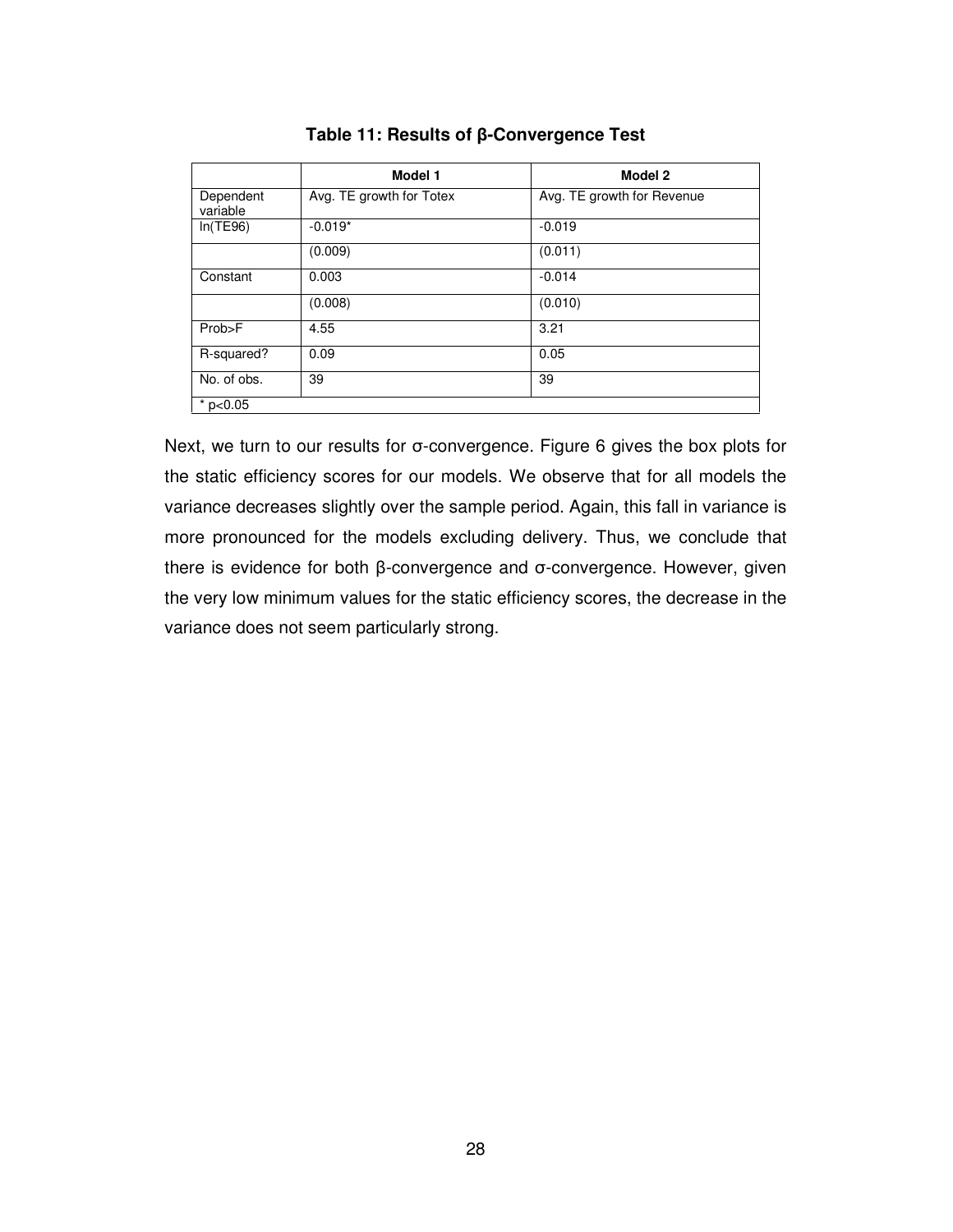



# **6 Discussion and Conclusion**

#### **6.1 Discussion of Results**

Since the liberalization of the well-head price for natural gas in the US and subsequent regulatory change for the pipeline business, several studies have measured firm-level efficiency and productivity and in particular the effect of regulatory change. These studies have found that efficiency declined and convergence did not occur in the first decade after well-head price deregulation. In this study, we focus on more recent years and find modest improvements in technical efficiency (and stronger improvements in overall productivity). Moreover, we find evidence of convergence over time.

As for our models, we opted for a single monetary input measure (total cost or revenue) which is not a common approach in the literature but offers several advantages: only standard accounting data is required; trade-offs between the various inputs are accounted for; and monetary measures have the advantage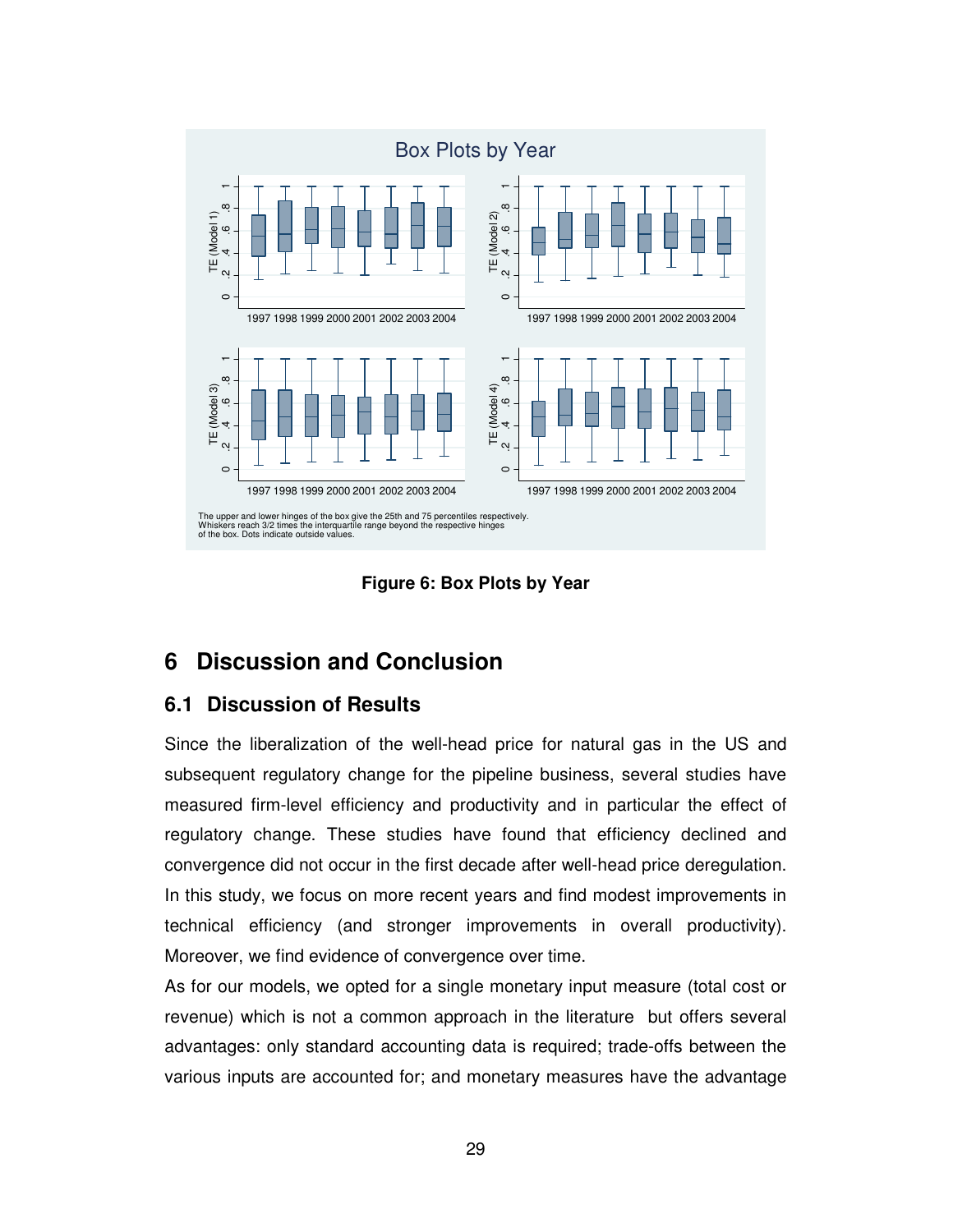that they account for outsourcing and quality differences in inputs. Also, our use of revenue as an alternative input has two desirable features from a regulatory perspective: (1) revenue is the total cost to consumers; and (2) aggregate revenue measures are readily available. As we use a monetary input measure but do not include prices (and thus do not distinguish between technical and allocative efficiency), our efficiency measures have incentive properties different from standard technical efficiency measures. Our measure would have the same incentive properties as a standard technical efficiency measure if firms were allocatively efficient and faced the same input prices. The results for Totex and Revenue models are similar but there are differences. Unlike cost, revenue is more likely to be driven by the particular tariff regime, market power, etc.

On the output side, we examined models which exclude gas delivery volumes because the literature on costs and our understanding of tariff setting indicate that both are largely driven by capacity rather then volume. Our efforts to confirm this empirically are not conclusive and the productivity results differ depending on whether delivery is included as an output or not.

We report both DEA-based technical efficiency scores and Malmquist productivity indices. Though most regulators rely on cross-section based static scores,<sup>28</sup> it might be interesting to contrast these with observed productivity changes. According to our results, TFP change and TEC seem higher than one would expect for a rate-of-return regulated, natural monopoly industry. For our two Totex models we observe yearly average growth rates of 2.9 and 5.9 percent. For our revenue models it is 4.5 and 6.9 percent respectively. For all models except Model 2, TEC dominates TC. For all models, TFPC is upwardtrending over the entire sample period. For all models except Model 3, TEC is flattening or declining from the year 2000 onwards. Though we have no good explanation for this, it may be related to merger activity as discussed above. Next, we observe some convergence in relative performance. Firms starting at a lower efficiency level grow faster (β-convergence) and the dispersion of static

 $28$  It is interesting that Ofwat the UK water regulator performs its benchmark on a crosssection even though it has a panel at its disposal (Weeks and Lay, 2006). At a presentation of their draft the authors commented that a possible reason for the continued use of a cross-section is that management does not consider itself responsible for the performance of past management teams.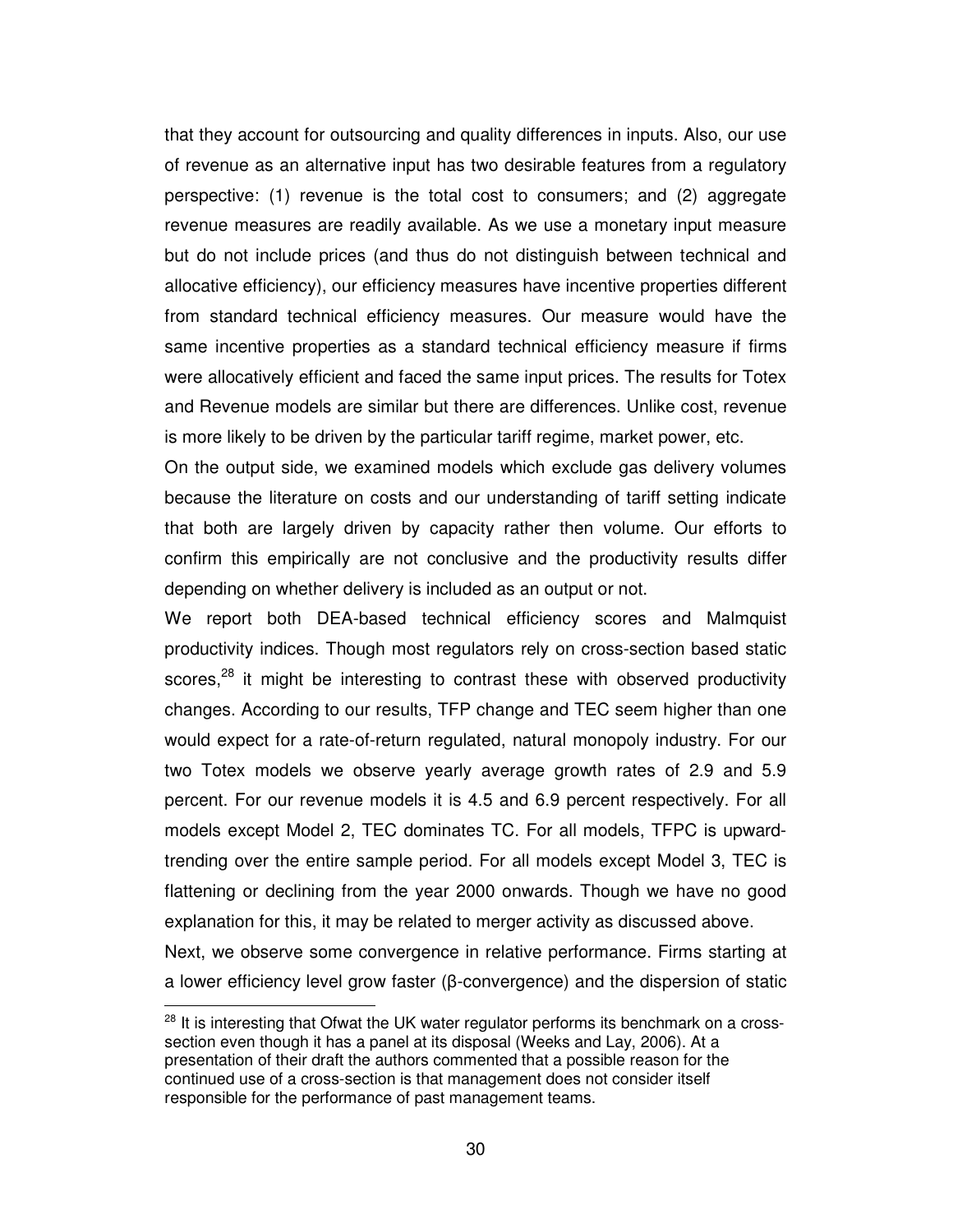efficiency scores (σ-convergence) declines over time. Again, under rate-ofreturn regulation we would expect only limited convergence as, unlike competition, it exerts no pressure to converge. In order to come to stronger conclusions on convergence, a sample length equivalent to the investment cycle would be necessary. Also, our results show averages and are therefore likely to gloss over regional differences. We know that pipeline competition is foremost a regional phenomenon and would expect the same to be the case for efficiency trends and convergence.

Thus, our results show that regulatory change in the US is followed by "cost productivity" and "revenue productivity" improvements. What changed is not so much the actual rate-of-return regulation but the building of competitive markets and increased tariff flexibility (which can be obtained even under an unchanged rate-of-return regulation). Encouraging competition through the creation of the necessary institutions might be more important in the long-run than the prevailing form of tariff regulation. Also, increased competition might explain why we observe that in a mature industry with a long history of rate-of-return regulation, technical efficiency change dominates technical change.

#### **6.2 Lessons for Europe**

Many European countries recently embarked on a route of regulatory change heading towards incentive regulation. It might be worthwhile for European regulators to consider the insights that US experience and data offer.

First, our work points towards issues for data collection. Though FERC data collection is driven by the needs of elaborate rate-cases, its overall requirements on transparency and rigour in data collection are an important point of reference. However, FERC recognizes that a move away from rate-ofreturn regulation shifts the emphasis from quantity to quality for data collection (O'Neill et al., 1996).

Broadly speaking, our analysis points towards a short-run and a long-run lesson for European regulators. In the short-run FERC data provides the opportunity for individual European regulators to benchmark national gas transmission companies without there being a standardized European data set. In the long-

31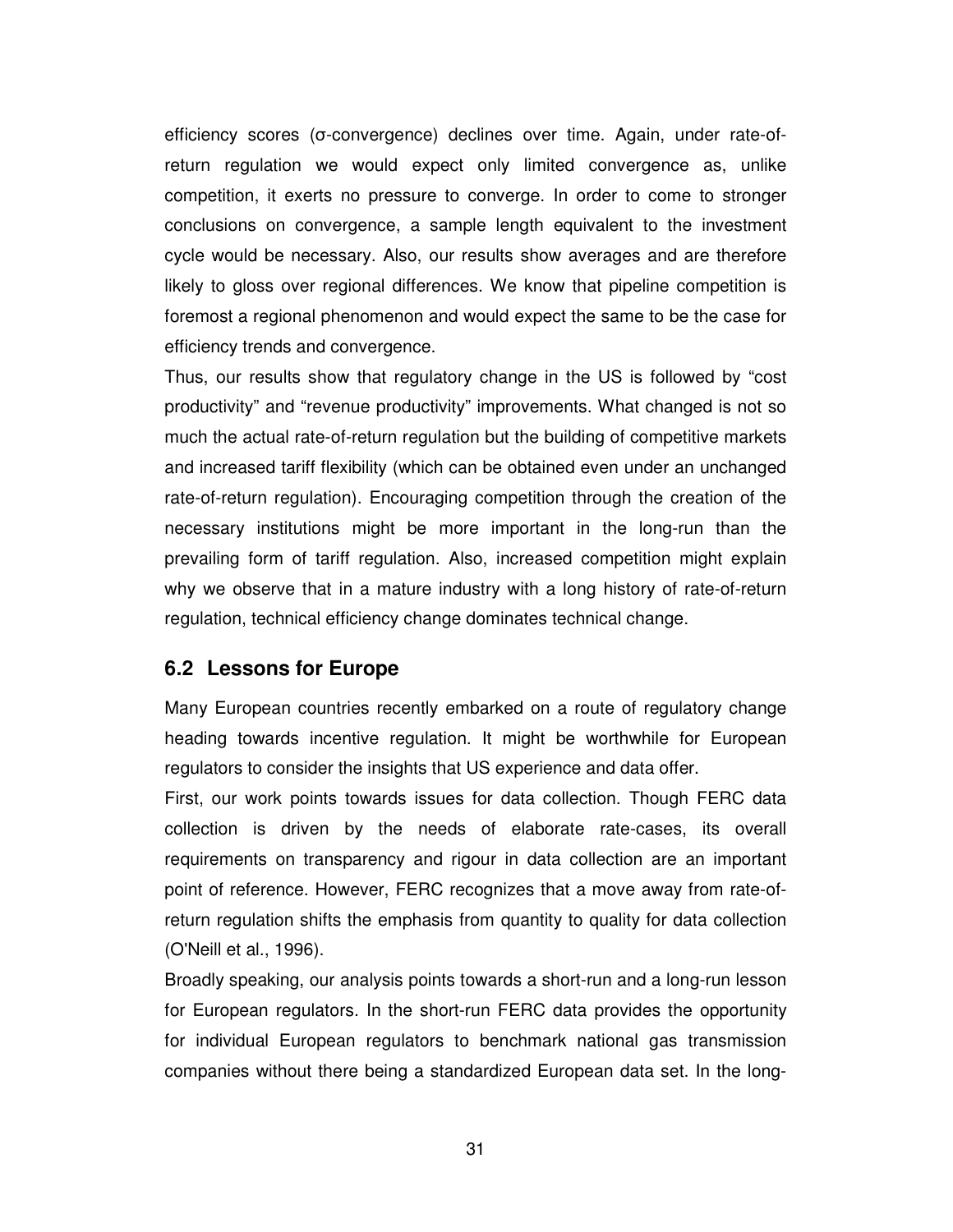run European regulators should consider giving more emphasis to market integration and competition since these arguably lead to productivity increase and convergence, as in the US. As for benchmarking individual European companies, we remark the following: Although we do not address comparability in detail we believe (and other regulators have shown<sup>29</sup>) that a sufficient degree of comparability can be obtained with FERC data.

We would like to make two general points. First, once European regulators begin to collaborate on gathering data in a systematic and comparable way there will be enough data to produce robust results from European data alone. However in the meantime, comparing European companies to US companies might provide at least some guidance for regulators that often face difficult-toverify claims from industry. An added advantage of using US data is that a panel is available that allows for more robust conclusions on performance changes since single cross-sections are likely to be affected by measurement error.

In the long-run, even if sufficient European data were available, international benchmarks still have an important role to play. It is possible that US companies embody best international practice. Also, there is no reason to believe that firms under incentive regulation should fare worse than under rate-of-return regulation (complemented by competition or not). To exclude US management performance from any European benchmark could amount to forfeiting consumer surplus.

 $^{29}$  In particular, regulators in New Zealand and Australia have been keen users of US data to benchmark their regulated companies. See, for instance, IPART (1999), Pacific Economics Group (2004), and Carrington (2002).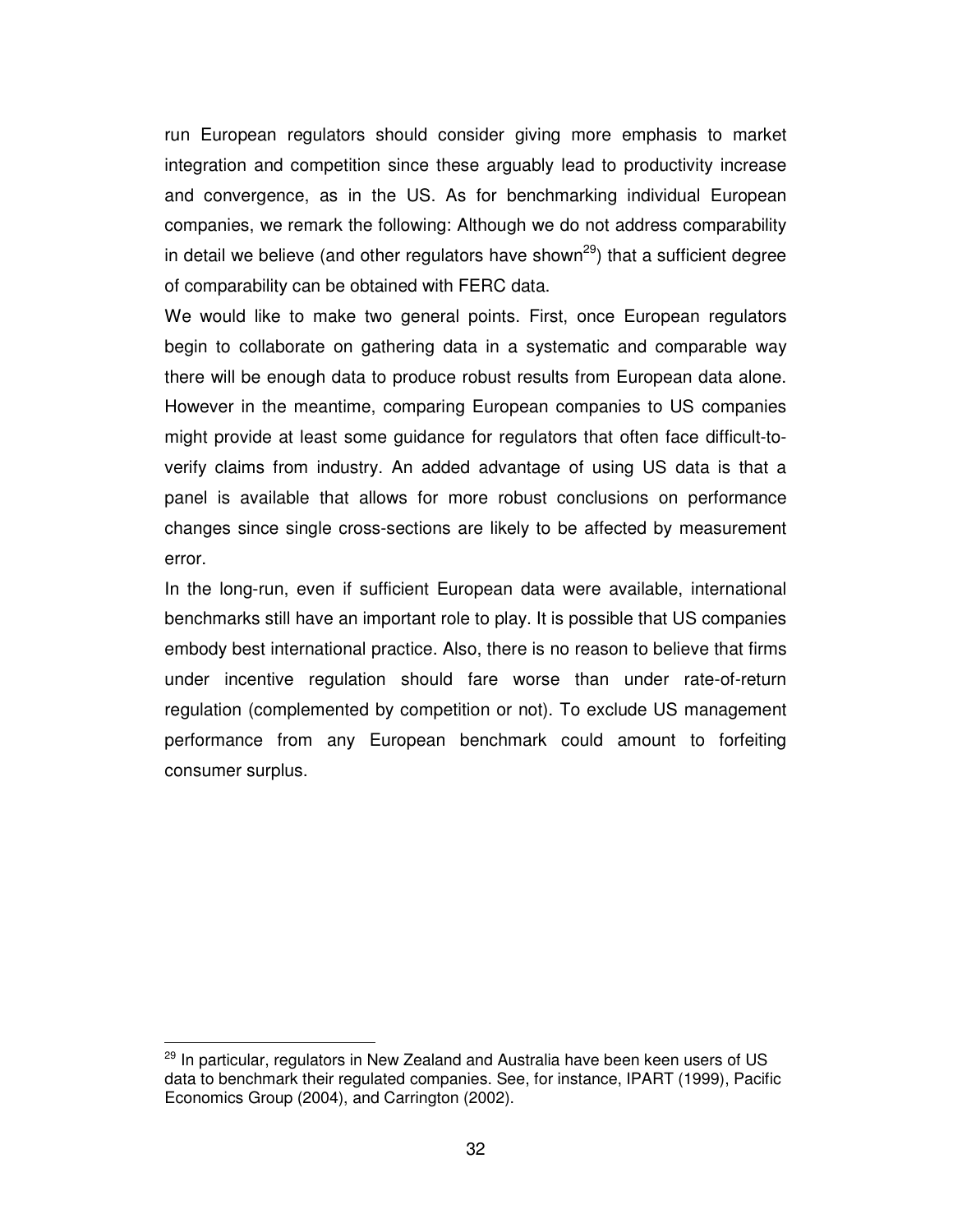#### References

- Aivazian, V. A. and J. L. Callen (1981). Capacity Expansion in the U.S. Natural-Gas Pipeline Industry. Productivity Measurement in Regulated Industries. T. G. Cowing and R. E. Stevenson, Academic Press.
- Aivazian, V. A., Callen, J.L., Chan, M. W. L., Mountain, D. C. (1987). "Economies of Scale Versus Technological Change in the Natural Gas Transmission Industry." The Review of Economics and Statistics **69**: 55-561.
- Alam, I. M. S. and R. C. Sickles (2000). "Time Series Analysis of Deregulatory Dynamics and Technical Efficiency: The Case of the U.S. Airline Industry." International Economic Review **41**(1): 203-218.
- Alger, D. and M. Toman (1990). "Market-Based Regulation of Natural Gas Pipelines." Journal of Regulatory Economics **2**(3): 263-280.
- Balto, D. and J. Mongoven (2001). "Deregulation and Merger Enforcement in the Natural Gas Industry." Antitrust Law Journal **69**(527-568).
- Beck, N. and J. N. Katz (1995). "What to do (and not to do) with Time-Series Cross-Section Data." The American Political Science Review **89**(3): 634-647.
- Bundesnetzagentur (2006). 2. Referenzbericht Anreizregulierung Generelle sektorale Produktivitätsentwicklung im Rahmen der Anreizregulierung. Bonn, Bundesnetzagentur.
- Button, K. J. and T. G. Weyman-Jones (1992). "Ownership structure, institutional organization and measured X-efficiency." American Economic Review **82**(2): 439-445.
- Callen, J. L. (1978). "Production, Efficiency, and Welfare in the Natural Gas Transmission Industry." American Economic Review **68**: 311-323.
- Carrington, R., Coelli, T., Groom, E. (2002). "International Benchmarking for Monopoly Price Regulation: The Case of Australian Gas Distribution." Journal of Regulatory Economics: 191-216.
- Caves, D. W., L. R. Christensen and W. E. Diewert (1982). "The Economic Theory of Index Numbers and the Measurement of Input, Output, and Productivity." Econometrica **50**(6): 1393-1414.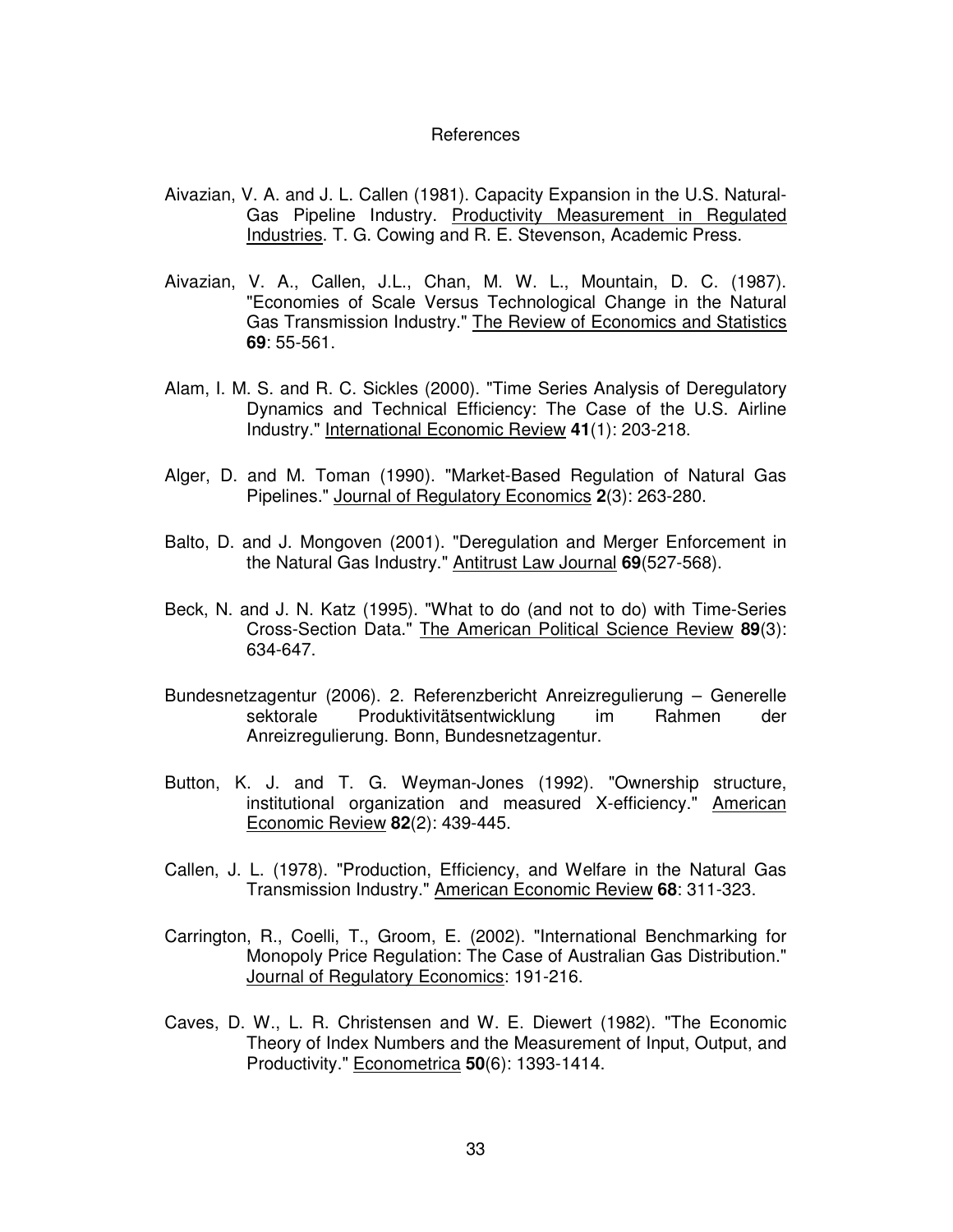- Charnes, A., W. W. Cooper and E. Rhodes (1978). "Measuring the efficiency of decision making units." European Journal of Operational Research **2**: 429-444.
- Coelli, T. J., D. S. P. Rao, C. J. O'Donnell and G. E. Battese (2005). An Introduction to Efficiency and Productivity Analysis, Springer.
- Doane, M. J., R. P. McAffee and M. A. Williams (2004). "Evaluating and Enhancing Competition in the Interstate Natural Gas Transportation Industry." Natural Resources Journal **44**(3): 761-808.
- Edvardsen, A., D. Fjeld, F. R. Forsund, W. Hansen, S. A. C. Kittelsen and T. Neurauter (2006). Productivity and Regulatory Reform of Norwegian Electricity Distribution Utilities. Performance Measurement And Regulation Of Network Utilities. T. Coelli and D. Lawrence, Edward Elgar.
- Ellig, J., Giberson, M. (1993). "Scale, Scope, and Regulation in the Texas Gas Transmission Industry." Journal of Regulatory Economics **5**: 79-90.
- Energy Information Agency (2002). Expansion and Change on the U.S. Natural Gas Pipeline Network. Washington D.C., Energy Information Agency.
- Energy Information Agency (2003). Natural Gas Market Centers and Hubs: A 2003 Update. Washington D.C., Energy Information Agency.
- European Commission (2005). Technical Annexes to the Report from the Commission on the Implementation of the Gas and Electricity Internal Market. Brussels, European Commission.
- European Commission (2007). DG Competition Report on Energy Sector Inquiry. Brussels, European Commission.
- Färe, R., S. Grosskopf, B. Lindgren and P. Roos (1989). Productivity developments in Swedish hospitals: A Malmquist output index approach. Discussion Paper No. 89-3, Southern Illinois University.
- Färe, R., S. Grosskopf and D. Margaritis (2006). "Productivity growth and convergence in the European Union." Journal of Productivity Analysis **25**: 111-141.
- Farrell, M. J. (1957). "The Measurement of Productive Efficiency." Journal of the Royal Statistical Society. Series A (General) **120**(3): 253-281.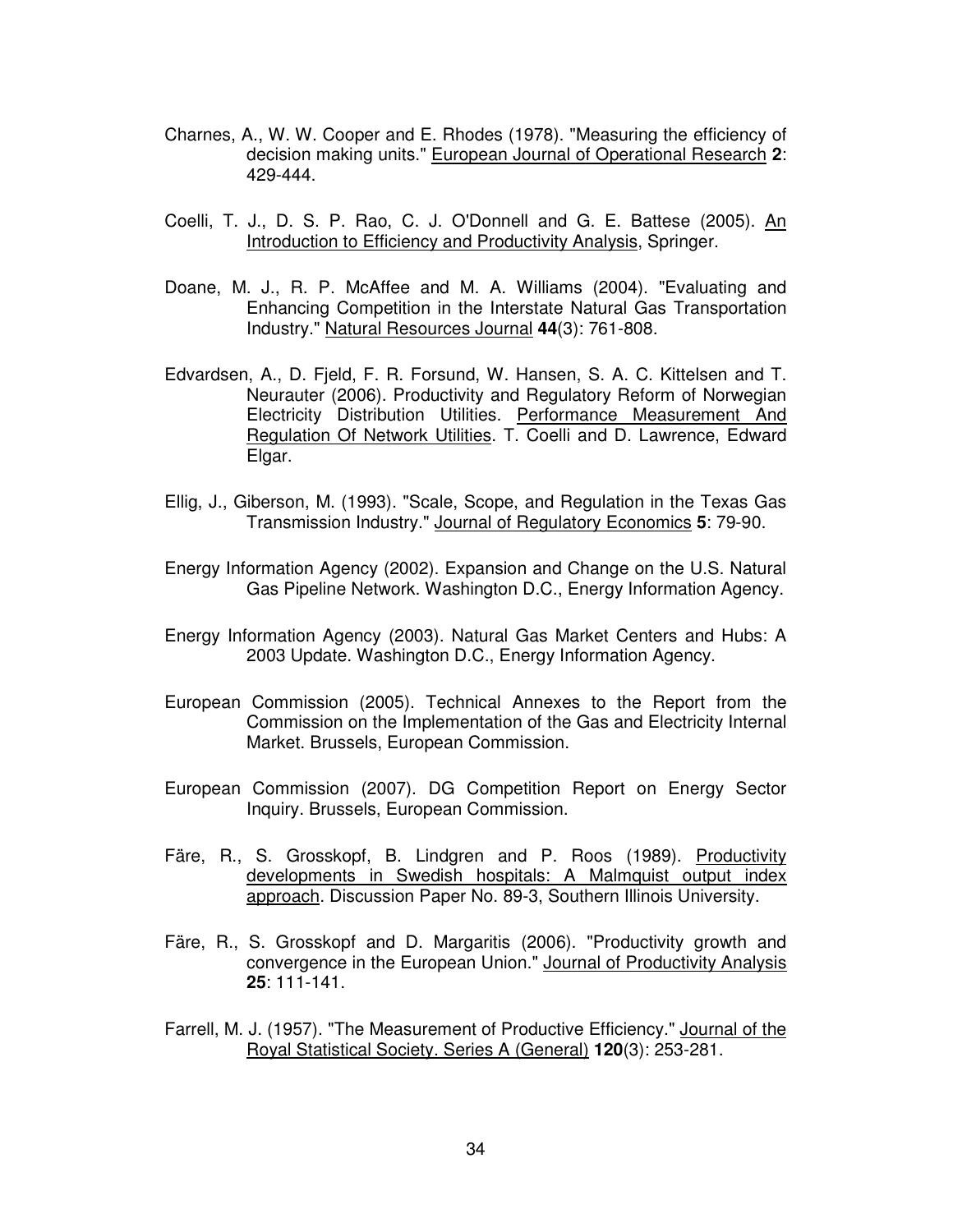- Farsi, M. and M. Filippini (2004). "Regulation and Measuring Cost-Efficiency with Panel Data Models: Application to Electricity Distribution Utilities." Review of Industrial Organization **25**(1): 1-19.
- Granderson, G. (2000). "Regulation, Open-Access Transportation, and Productive Efficiency." Review of Industrial Organization **16**: 368-385.
- Grosskopf, S. (1993). Efficiency and Productivity. The Measurement of Productive Efficiency. H. O. Fried, C. A. K. Lovell and S. S. Schmidt, Oxford University Press.
- Hirschhausen, C. v. (2006). Infrastructure Investments and Resource Adequacy in the Restructured US Natural Gas Market – Is Supply Security at Risk? Working Paper, MIT Center for Energy and Environmental Policy Research.
- Hirschhausen, C. v., A. Neumann and S. Rüster (2007). Competition in Natural Gas Transportation? Technical and Economic Fundamentals and an Application to Germany. Globalization of Natural Gas Markets Working Papers WP-GG-21b, DIW Berlin.
- International Energy Agency (1994). Natural Gas Transportation: Organization and Regulation. Paris, International Energy Agency.
- IPART (1999). Benchmarking the Efficiency of Australian Gas Distributors. Sydney, IPART.
- Jamasb, T., D. Newbery, M. Pollitt and T. Triebs (2007). International Benchmarking and Regulation of European Gas Transmission Utilities: Final Report, Council of European Energy Regulators.
- Jamasb, T. and M. Pollitt (2003). "International benchmarking and regulation: an application to European electricity distribution utilities." Energy Policy **31**(15): 1609-1622.
- Johnson, S., J. Rasmussen and J. Tobin (1999). Corporate Realignment and Investments in the Interstate Natural Gas Transmission System, Energy Information Administration.
- Joskow, P. L. (1972). "The Determination of the Allowed Rate of Return in a Formal Regulatory Hearing." The Bell Journal of Economics and Management Science **3**(2): 632-644.
- Kahn, A. (1971). The Economics of Regulation: Principles and Institutions. New York, Wiley & Sons. **II:** 153-154.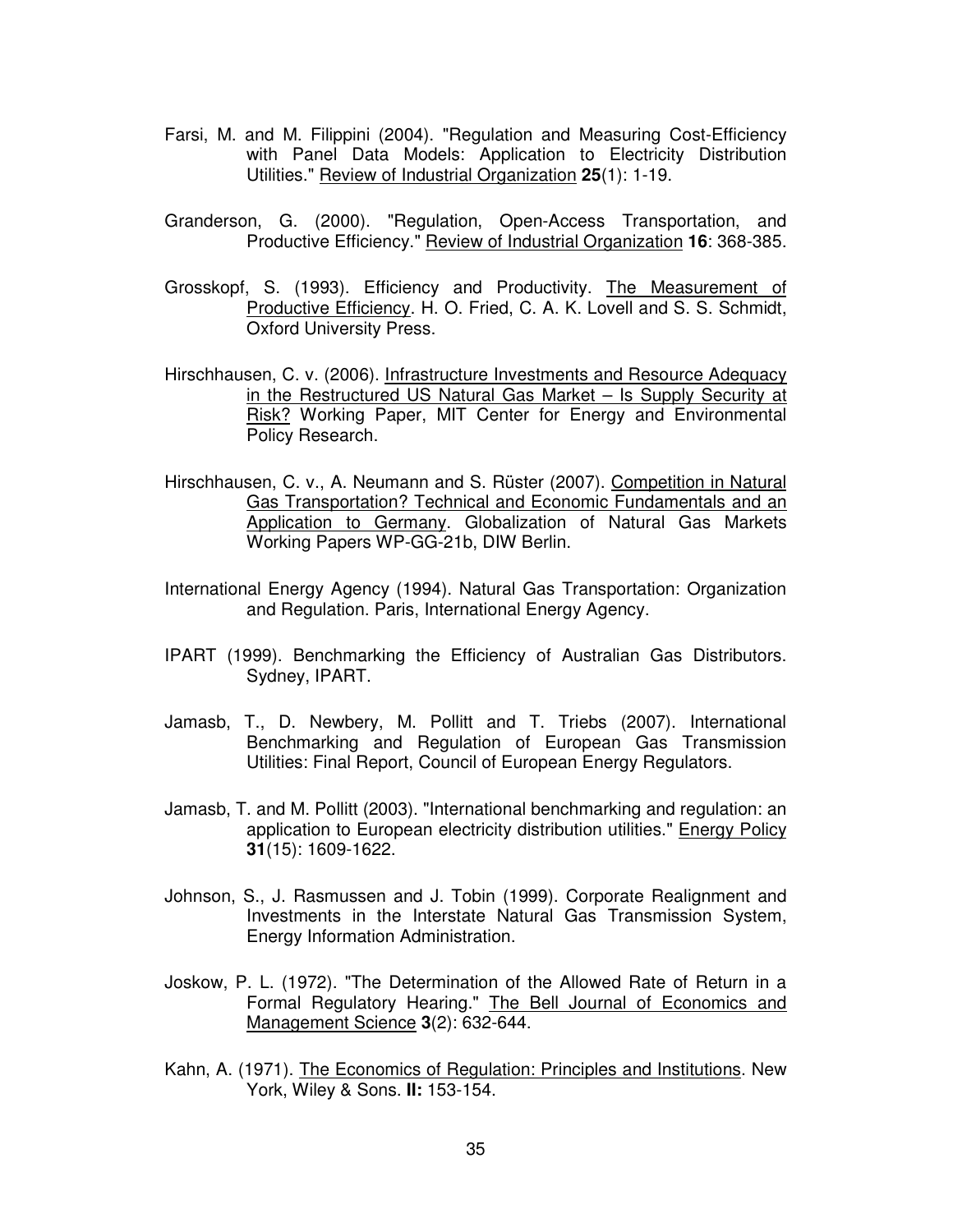- Kalt, J. P. and F. C. Schuller (1987). Drawing the Line on Natural Gas Regulation. New York, Quorum Books.
- Makholm, J. D. (2007). Seeking Competition and Supply Security in Natural Gas: The US Experience and European Challenge. Boston, National Economic Research Associates.
- Maniadakis, N. and E. Thanassoulis (2004). "A cost Malmquist productivity index." European Journal of Operational Research **154**: 396-409.
- Moss, D. L. (2005). Natural Gas Pipelines: Can Merger Enforcement Preserve the Gains from Restructuring? Working Paper No. 05-08, American Antitrust Institute.
- Nghiem, H. S. and T. Coelli (2002). "The Effect of Incentive Reforms Upon Productivity: Evidence from the Vietnamese Rice Industry." Journal of Development Studies **39**(1): 74-93.
- O'Neill, R. P. (2005). Natural Gas Pipelines. Network Access, Regulation and Antitrust. D. L. Moss, Routledge**:** 107-120.
- O'Neill, R. P., C. S. Whitmore and M. Veloso (1996). The Governance of Energy Displacement Network Oligopolies. Washington, D.C., Office of Economic Policy, Federal Energy Regulatory Commission.
- Olsen, W. P. (2005). "Secrecy and Utility Regulation." The Electricity Journal **18**(4): 48-52.
- Pacific Economics Group (2004). New Zealand Gas Distribution Cost Performance: Results from International Benchmarking, commissioned by Vector Networks.
- Rouse, P. and R. Swales (2006). "Pricing public health care services using DEA: Methodology versus politics." Annals of Operations Research **145**(1): 265-280.
- Schmidt, M. R. (2000). Performance-based Ratemaking: Theory and Practice. Vienna, Virginia, Public Utilities Reports, Inc.
- Shleifer, A. (1985). "A theory of yardstick competition." Rand Journal of Economics **16**(3): 319-327.
- Shuttleworth, G. (1999). Regulatory Benchmarking: A Way Forward Or A Dead-End? Energy Regulation Brief, NERA, London.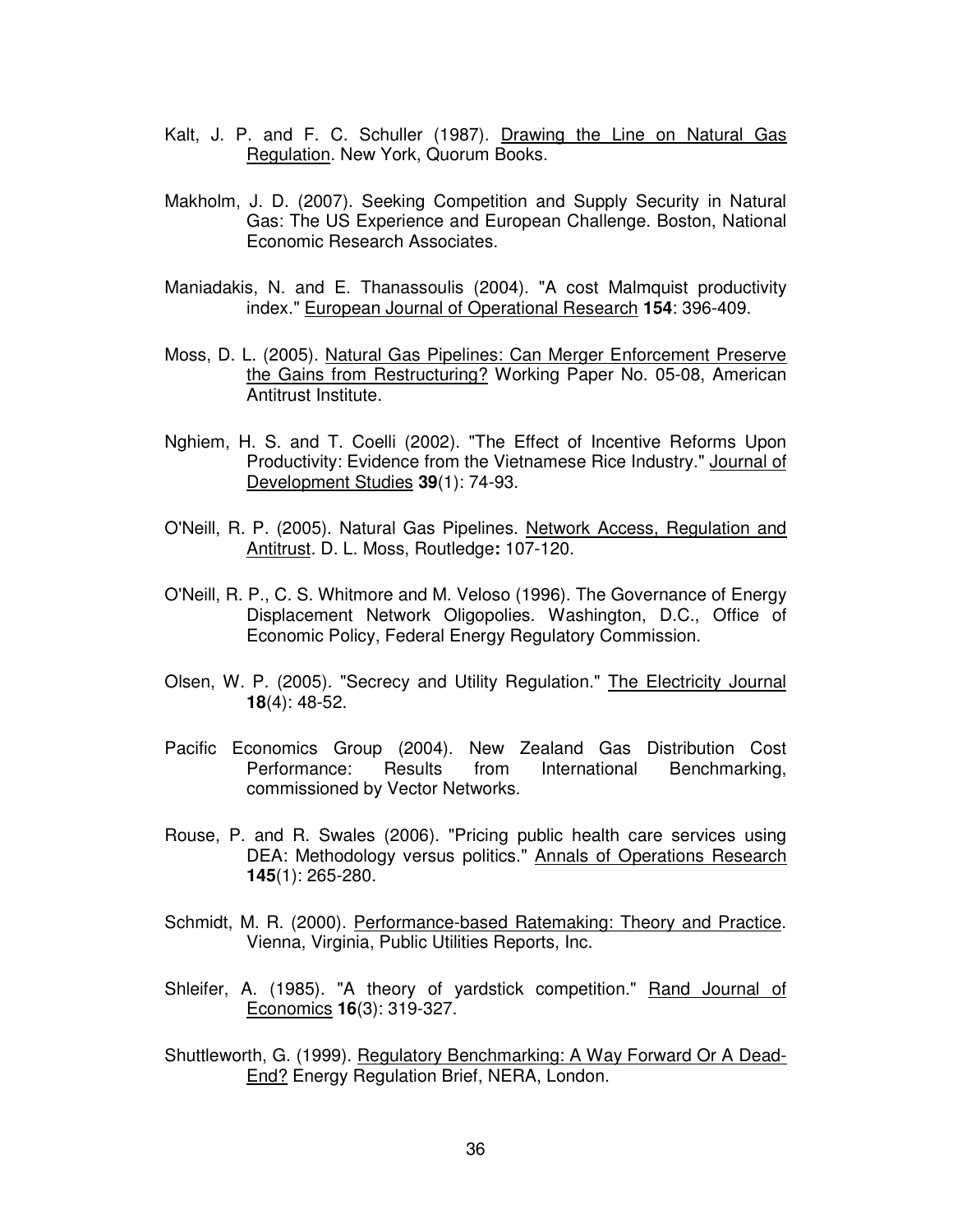- Sickles, R. C. and M. L. Streitwieser (1991). Technical inefficiency and productive decline in the U.S. interstate natural gas industry under the natural gas policy act. Discussion Paper No. 91-6, Center for Economic Studies.
- Sickles, R. C. and M. L. Streitwieser (1998). "An Analysis of Technology, Productivity, and Regulatory Distortion in the Interstate Natural Gas Transmission Industry: 1977-1985." Journal of Applied Econometrics **13**: 377-395.
- Weeks, M. and H. Lay (2006). Efficiency Measurement in the Privatised English and Welsh Water and Sewerage Industry 1992-2004. 13th International Conference on Panel Data, Cambridge, UK.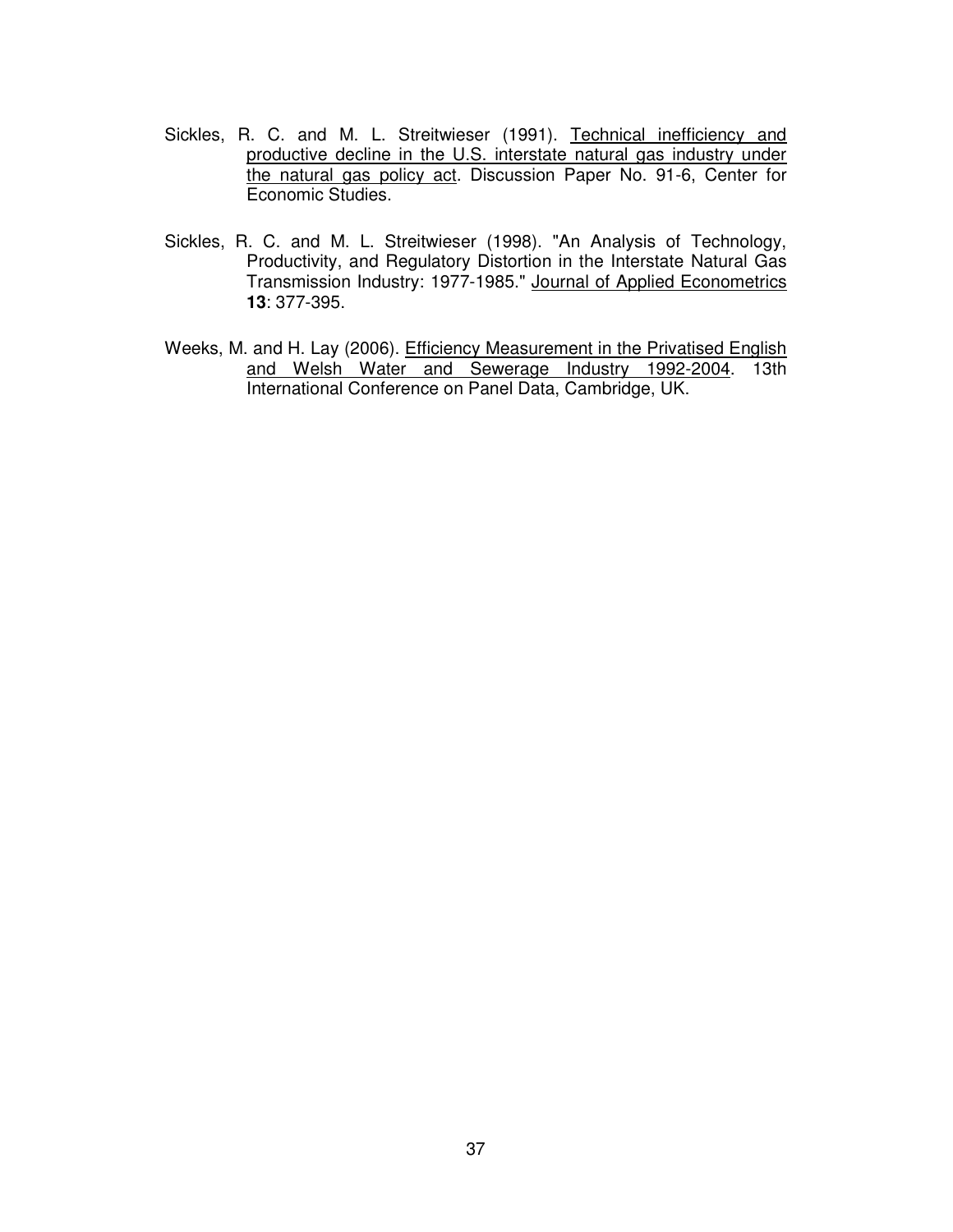### **Appendices**

#### **Appendix A: DEA and Malmquist Techniques**

One way to account for changes in productivity is to combine single and mixedperiod distance functions into an index as pioneered by Caves et al. (1982) and Färe et al. (1989). Next, we present the methodology formally following Grosskopf (1993).

At each time period  $t = 1, \ldots, T$  there are  $k = 1, \ldots, K$  firms (i.e. decision units) that use a single input  $x^{k,t} = (X_k)$  to produce n outputs  $y^{k,t} = (Y_{1k},...,Y_{nk})$ . For each time period a production technology is constructed using DEA following Farrell (1957) and Charnes et al. (1978). For a given period t the constant returns to scale (CRS) frontier technology is given by:

$$
S_{CRS}^{t} = \begin{cases} \left(x^{t}, y^{t}\right) : \sum_{k=1}^{K} z^{k,t} y_{n}^{k,t} \geq y_{n}^{t}, \sum_{k=1}^{K} z^{k,t} x^{k,t} \leq x^{t}, \\ n = 1,...N, z_{k} \geq 0, k = 1,...K \end{cases}
$$

where the upper boundary of this set represents the best practice frontier. Relative to this frontier technology  $S<sup>t</sup>$  one may define an input distance function for company  $k$ :

$$
D_I^t\left(x^{k,t}, y^{k,t}\right) = \left\{\boldsymbol{\theta} : \left(\boldsymbol{\theta} x^{k,t}, y^{k,t}\right) \in S^t\right\}
$$

Following Färe et al. (1989) and given two time periods (and thus two technologies), four input distance functions can be calculated. Two of these functions evaluate a period's observations against its respective reference technology and two evaluate its observations against the technology of the other period. The MPI is the geometric mean of these four distance functions

$$
M_{I}\left(k^{\prime},t,t+1\right) = \left[\frac{D_{I}^{t}\left(x^{k^{\prime},t+1}, y^{k^{\prime},t+1}\right)}{D_{I}^{t}\left(x^{k^{\prime},t}, y^{k^{\prime},t}\right)} \frac{D_{I}^{t+1}\left(x^{k^{\prime},t+1}, y^{k^{\prime},t+1}\right)}{D_{I}^{t+1}\left(x^{k^{\prime},t}, y^{k^{\prime},t}\right)}\right]^{1/2}
$$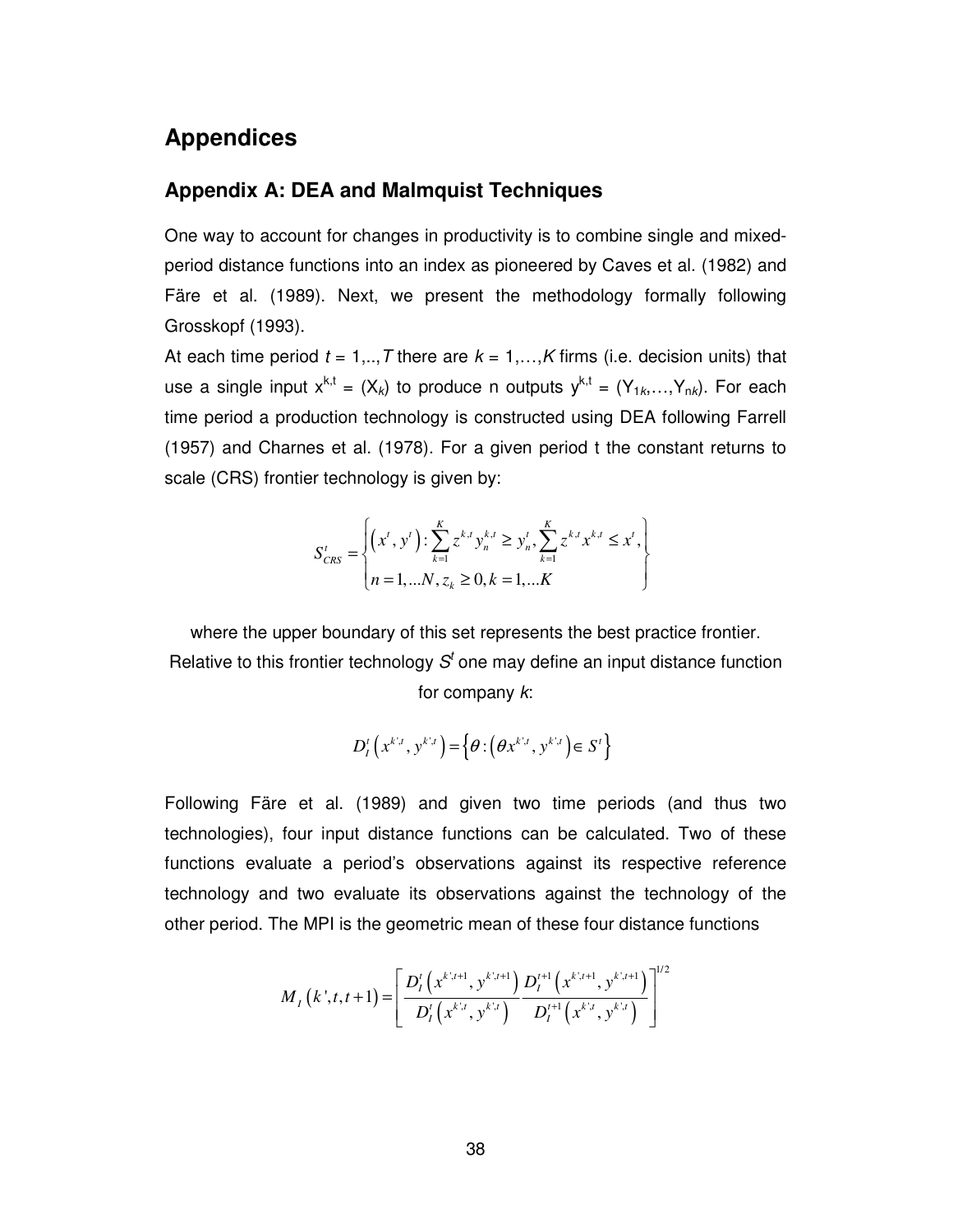As mentioned above, an important feature of the Färe et al. (1989) version of the Malmquist index is that it can be decomposed, namely into

*Technical Efficiency Change* 
$$
(TEC) = \frac{D_l^{t+1}(x^{k,t+1}, y^{k,t+1})}{D_l^{t}(x^{k,t}, y^{k,t})}
$$

and

*Technical Change*(*TC*) = 
$$
\left[ \frac{D_I^t(x^{k,t+1}, y^{k,t+1})}{D_I^{t+1}(x^{k,t+1}, y^{k,t+1})} \frac{D_I^t(x^{k,t}, y^{k,t})}{D_I^{t+1}(x^{k,t}, y^{k,t})} \right]^{1/2}
$$

and thus

$$
M_{I}(k^{\prime},t,t+1)=TFPC=TEC*TEC
$$

Noting that the input distance function is the reciprocal of the Farrell (1957) input-oriented measure of technical efficiency we calculate the distance function for period  $t$  as

$$
\left[D'_l\left(x^{k,t}, y^{k,t} \mid CRS\right)\right]^{-1} = \min \theta \, s.t.
$$
  

$$
\sum_{k=1}^K z^{k,t} y_n^{k,t} \ge y'_n,
$$
  

$$
\sum_{k=1}^K z^{k,t} x^{k,t} \le \theta x^t,
$$
  

$$
z^{k,t} \ge 0,
$$
  

$$
n = 1,...N; k = 1,...K
$$

Further details and the equivalent formulae for the mixed-period distance functions are given in Grosskopf (1993). The Malmquist index and its decomposition are illustrated in Figure A1. The two lines from the origin give the technological frontiers in the two periods. For both periods their respective observations lie somewhat below the frontier.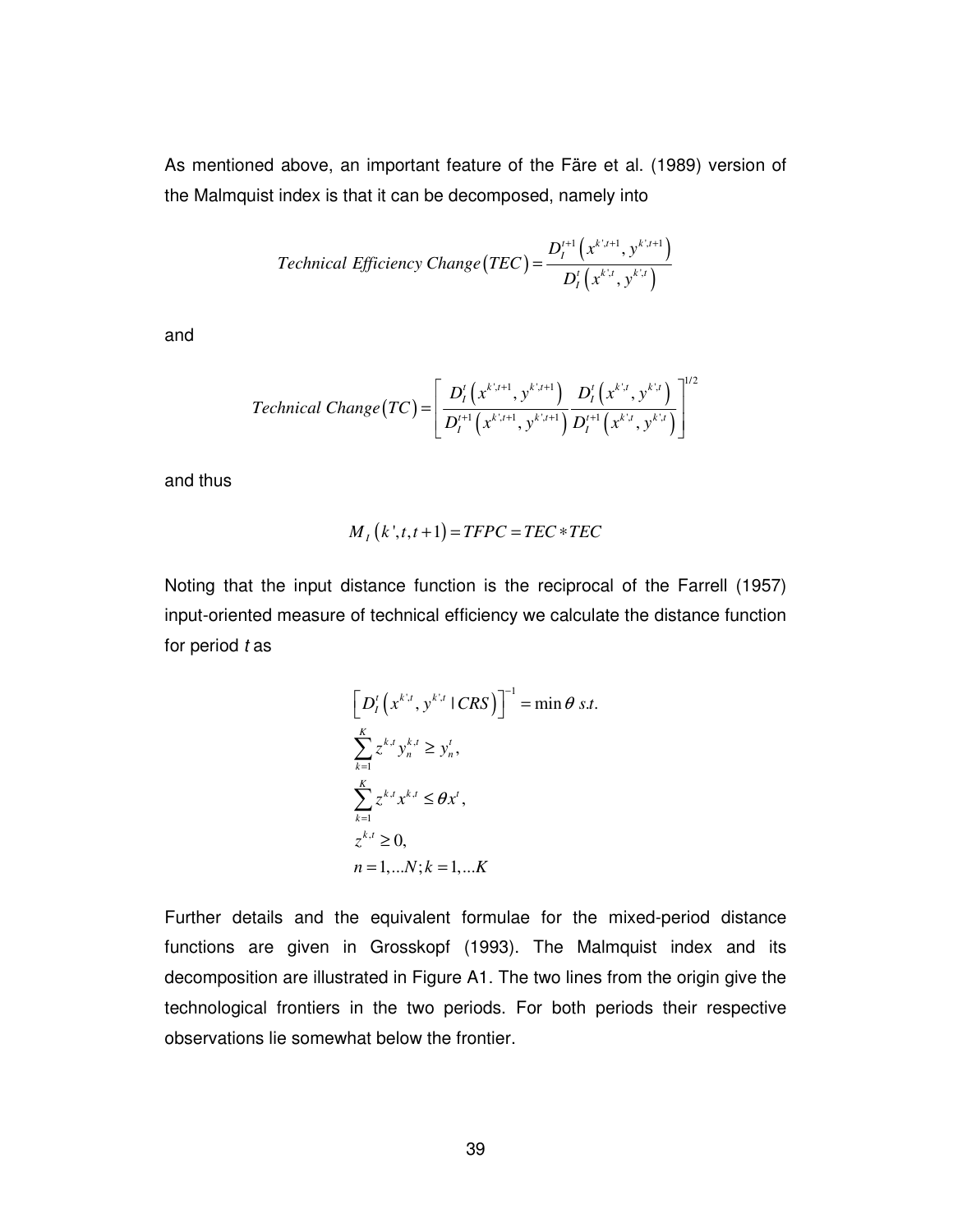

**Figure A1: Illustration of a Malmquist Decomposition** 

Technical efficiency change is given as

$$
TEC = \frac{0c}{0e} \frac{0b}{0d}
$$

and technical change as

$$
TC = \left[\frac{0c}{0f} \frac{0a}{0b}\right]^{1/2}
$$

and hence total factor productivity change as

$$
TFPC = \frac{0c}{0d} \left[ \frac{0b}{0e} \frac{0a}{0f} \right]^{1/2}
$$